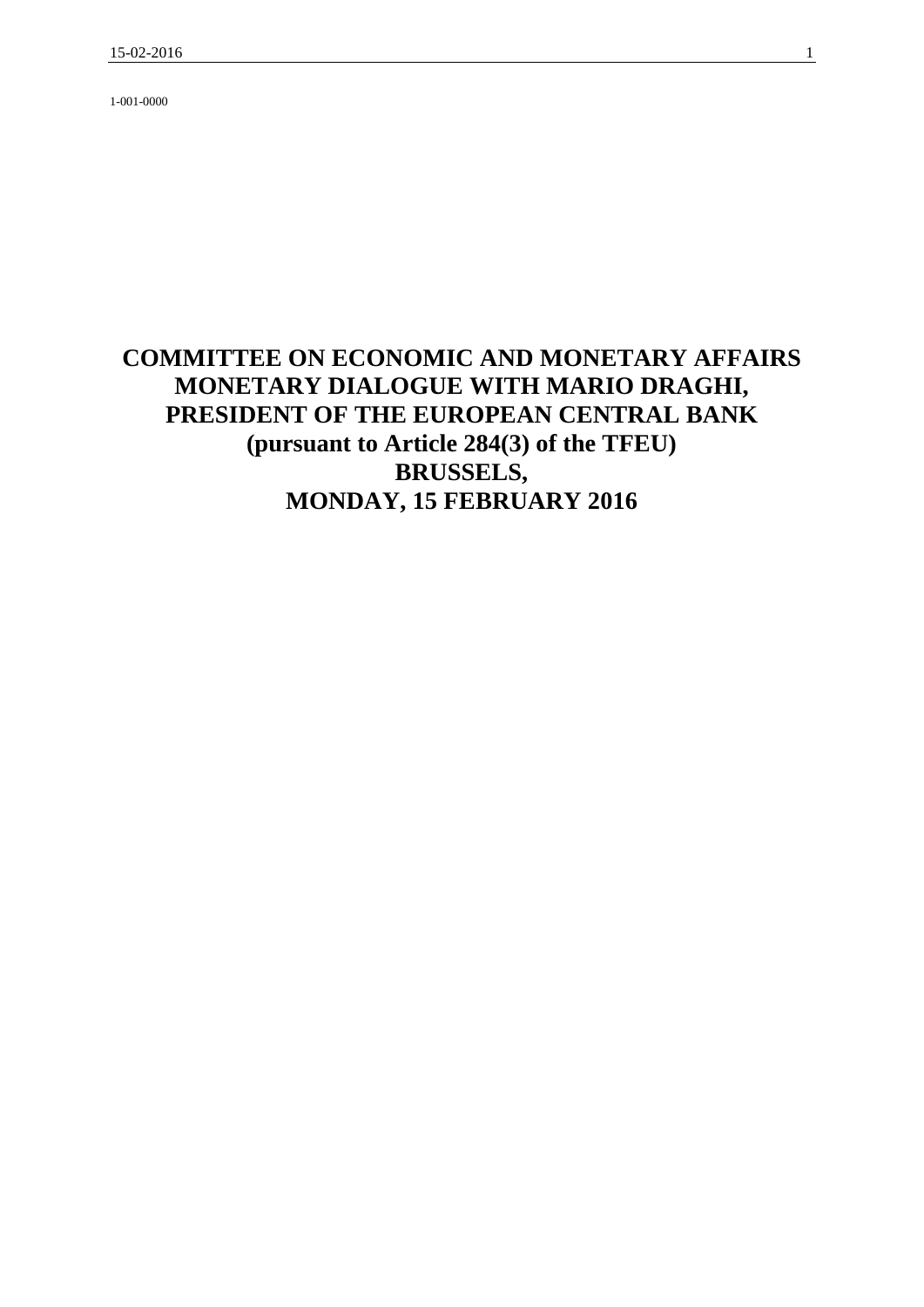1-002-0000

# **IN THE CHAIR: ROBERTO GUALTIERI**

*Chair of the Committee on Economic and Monetary Affairs*

*(The meeting opened at 15.09)*

**Chair.** – First of all, I would like to adopt the agenda. I declare the agenda adopted.

I shall make some announcements after the Monetary Dialogue, but there is just one I need to make now, which is that this meeting has been extended by 30 minutes to 7 p.m., with the voting session coming at the end of this afternoon's proceedings, from 6 p.m. onwards.

We have also now approved the minutes of the previous three meetings.

I would like to greet my predecessor, Sharon Bowles. Welcome. I understand you are here now in your capacity as a member of a national parliament, for the important conference we will be having tomorrow.

I will now welcome the President of the ECB, Mario Draghi, for the first Monetary Dialogue of 2016. He will present the ECB's perspective on economic and monetary developments and will discuss also the implications of divergent monetary policy stances for the Federal Reserve and the ECB and the possibilities and limits of an extension of the QE programme.

It is not necessary to explain the reasons why there is a high level of interest in President Draghi's intervention today. As we all know, in the light of the increase of downside risks and weaker-than-expected euro area inflation dynamics, at its last meeting the Governing Council unanimously agreed to review and possibly reconsider the ECB's monetary policy stance in March, and in his introductory statement at the plenary debate on 1 February, President Draghi reiterated that commitment. Moreover, in the last weeks, stock markets have continued their negative performance, with a particularly strong fall, combined with a high volatility of bank shares, which some analysts have linked not only to the uncertainties of the global economic environment but more specifically also to the incompleteness and rigidity of the Banking Union and its regulatory framework. For these reasons, we will be extremely interested to hear President Draghi's views both about possible outcomes of the QE review foreseen for March, namely in terms of the composition – and not just size – of ECB purchases, and about the state of play of the Banking Union and the perspectives of its completion within the broader framework of a deepening of EMU.

### 1-003-0000

**Mario Draghi,** *President of the European Central Bank***. –** Mr Chair, honourable Members of the Economic and Monetary Affairs Committee, ladies and gentlemen, the first weeks of this year have shown that the euro area and the Union at large face significant challenges. A strong effort by all policy makers will be needed in the months ahead to overcome them. I am therefore grateful to be back before your committee to discuss these challenges and how the ECB can contribute to tackling them.

In my remarks today, I will address in turn the global economic context, recent financial developments and the state of the euro area recovery. I will conclude by briefly presenting our most recent decision to disclose the Agreement on Net Financial Assets – or ANFA – as I know this topic is of concern to some of you.

Let me start with the state of the global economy. In recent weeks, we have witnessed increasing concerns about the prospects for the global economy. Activity and trade data have been weaker than expected, turbulence in financial markets has intensified and commodity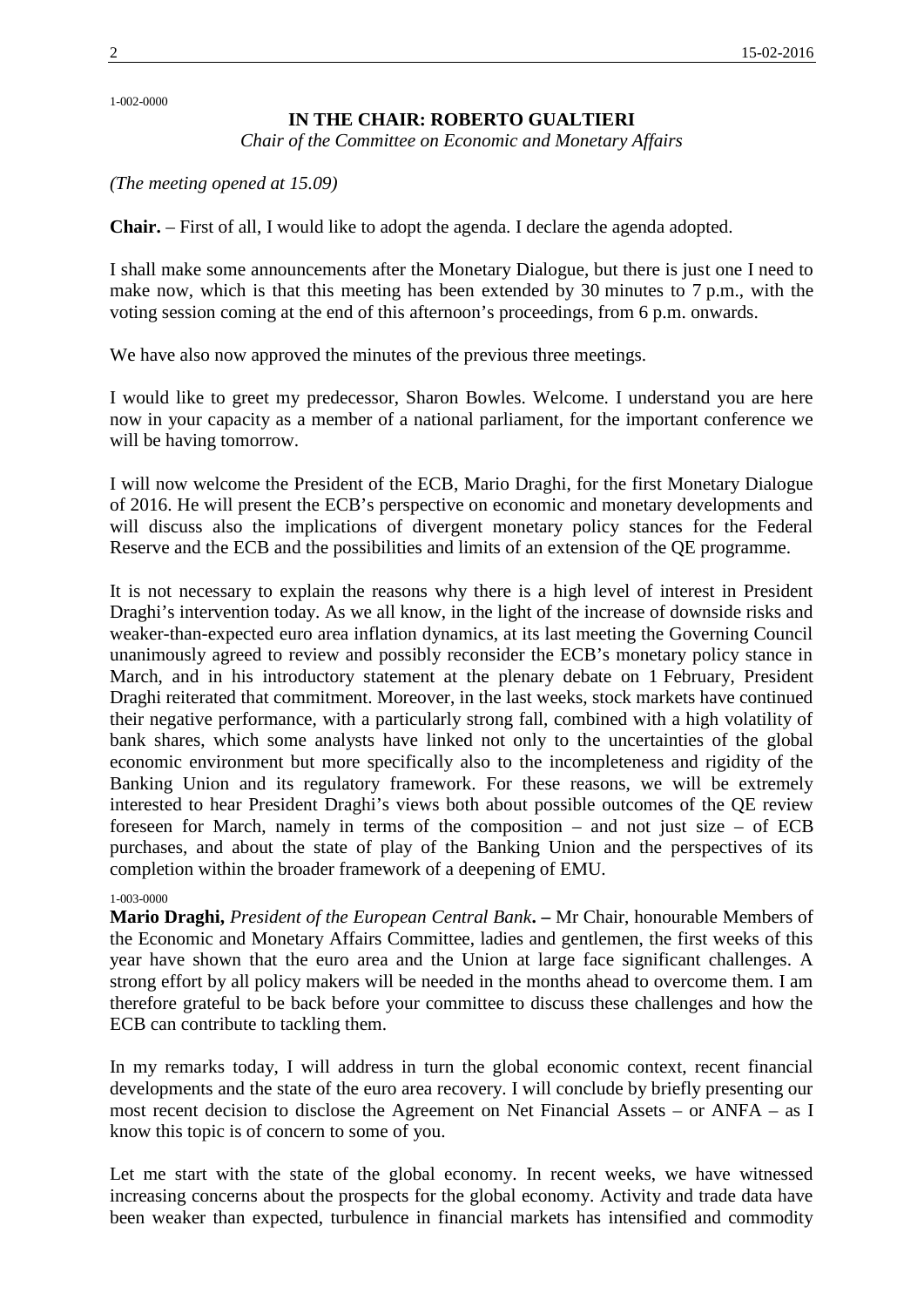prices have declined further. Slowing growth in emerging market economies is a focal point for this uncertainty.

In the early years of this century, many emerging economies expanded at a rapid pace. They benefited from increasing integration with the global economy and the tailwinds of buoyant financial markets. As these factors diminish, many countries have to adjust to a new reality. In several economies the slowdown has revealed exacerbated structural problems which are increasingly restraining growth. A continuation of the rebalancing process is needed to secure sustainable growth over the medium term. This could imply some headwinds in the short term, which will require close monitoring of the related risks.

One consequence of this adjustment is the divergence of economic cycles. While the recovery in advanced economies is gradually proceeding, the growth momentum in emerging market economies has weakened. Weaker global demand has also contributed to the recent fall in the price of oil and other commodities, which in turn may have aggravated fiscal and financial fragilities in some commodity-exporting economies. Countries that have suffered worsening terms of trade have seen a sharp decline in activity, while investment in their energy sectors has contracted.

Since early December, a general deterioration in market sentiment has taken root and has gathered pace over the last week. This initially appeared closely linked to concerns regarding weakening economic activity around the globe – notably in emerging markets – and to potential adverse signals from falling commodity prices. Over time, however, market sentiment has become more volatile and susceptible to rapid change. In this environment, stock prices significantly declined and bank equity prices were particularly hit, both globally and in Europe.

The sharp fall in bank equity prices reflected the sector's higher sensitivity to a weaker-than expected economic outlook; it also reflected fears that some parts of the banking sector were exposed to the higher risks in commodity-producing sectors. The bulk of euro area listed banks, although they have relatively limited exposure to emerging markets and commodity producing countries, are currently trading well below their book values.

The fall in bank equity prices was amplified by perceptions that banks may have to do more to adjust their business models to the lower growth/lower interest rate environment and to the strengthened international regulatory framework that has been put in place since the crisis. However, we have to acknowledge that the regulatory overhaul since the start of the crisis has laid the foundations for durably increasing the resilience not only of individual institutions but also of the financial system as a whole. Banks have built higher and better quality capital buffers, have reduced leverage and improved their funding profiles. Moreover, the Basel Committee on Banking Supervision noted that substantial progress has been made towards finalising post-crisis reforms and that the remaining elements of the regulatory reform agenda for global banks are being finalised.

The clarification of these elements will provide regulatory certainty on the stability of the future framework. This will support the banking sector's ability to make long-term sustainable business plans into the future. In fact, central bank governors and heads of supervision indicated that they are committed to not significantly increase overall capital requirements across the banking sector. So no Basel IV.

In the euro area, the situation in the banking sector now is very different from what it was in 2012. Perhaps, most importantly, euro area banks have significantly strengthened their capital positions over the past few years, notably as a consequence of the Comprehensive Assessment conducted in 2014. For significant institutions, the Common Equity Tier 1 (CET1) ratio has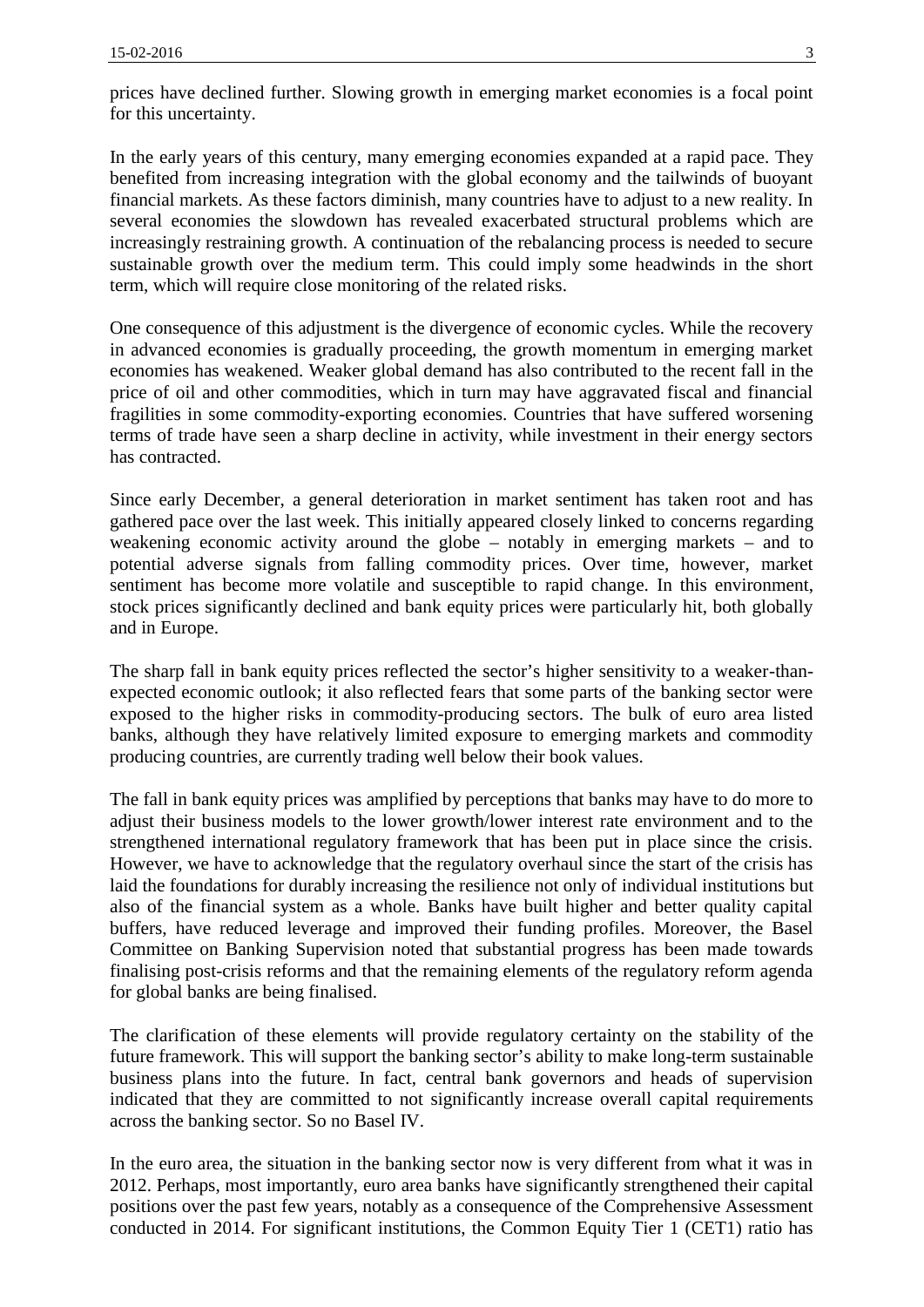increased from around 9% to 13% today, making them more resilient to adverse shocks. In addition, the quality of the banks' capital has also been substantially improved.

With the 2015 Supervisory Review and Evaluation Process, the so-called SREP, the ECB has outlined the steady-state Pillar 2 supervisory capital requirements. This means that, all things equal, capital requirements will not be increased further. Hence, the banking sector can now conduct much better capital planning. Moreover, in 2015, the banks under ECB supervision further increased profits relative to 2014. This allows banks to have appropriate distribution policies while still meeting regulatory capital requirements and buffers, and to support lending to the economy. In addition, the ECB's monetary policy actions continue to support banks' financing conditions and, more broadly, economic activity.

Clearly, some parts of the banking sector in the euro area still face a number of challenges. These challenges range from uncertainty about litigation and restructuring costs in a number of banks to working through a stock of legacy assets, particularly in the countries most affected by the financial crisis.

There is a subset of banks with elevated levels of non-performing loans (NPLs). However, these NPLs were identified during the Comprehensive Assessment, using for the first time a common definition, and have since been adequately provisioned for. Therefore, we are in a good position to bring down NPLs in an orderly manner over the next few years. For this purpose, the ECB's supervisory arm is working closely with the relevant national authorities to ensure that our NPL policies are complemented by the necessary national measures.

Concerning the state of the euro area recovery and the role of economic policies: against the background of downward risks emanating from global economic and financial developments, let me now turn to the economic situation in the euro area. The recovery is progressing at a moderate pace, supported mainly by our monetary policy measures and their favourable impact on financial conditions as well as by the low price of energy. Investment remains weak, as heightened uncertainties regarding the global economy and broader geopolitical risks are weighing on investor sentiment. Moreover, the construction sector has so far not recovered.

In order to make the euro area more resilient, contributions from all policy areas are needed. The ECB is ready to do its part. As we announced at the end of our last monetary policy meeting in January, the Governing Council will review and possibly reconsider the monetary policy stance in early March. The focus of our deliberations will be twofold. First, we will examine the strength of the pass-through of low imported inflation to domestic wage and price formation and to inflation expectations. This will depend on the size and the persistence of the fall in oil and commodity prices and the incidence of second-round effects on domestic wages and prices. Second, in the light of the recent financial turmoil, we will analyse the state of transmission of our monetary impulses by the financial system and in particular by the banks. If either of these two factors entail downward risks to price stability, we will not hesitate to act.

In parallel, other policies should help to put the euro area economy on firmer grounds. It is becoming clearer and clearer that fiscal policies should support the economic recovery through public investment and lower taxation. In addition, the ongoing cyclical recovery should be supported by effective structural policies. In particular, actions to improve the business environment, including the provision of an adequate public infrastructure, are vital to increase productive investment, boost job creation and raise productivity. Compliance with the rules of the Stability and Growth Pact remains essential to maintain confidence in the fiscal framework.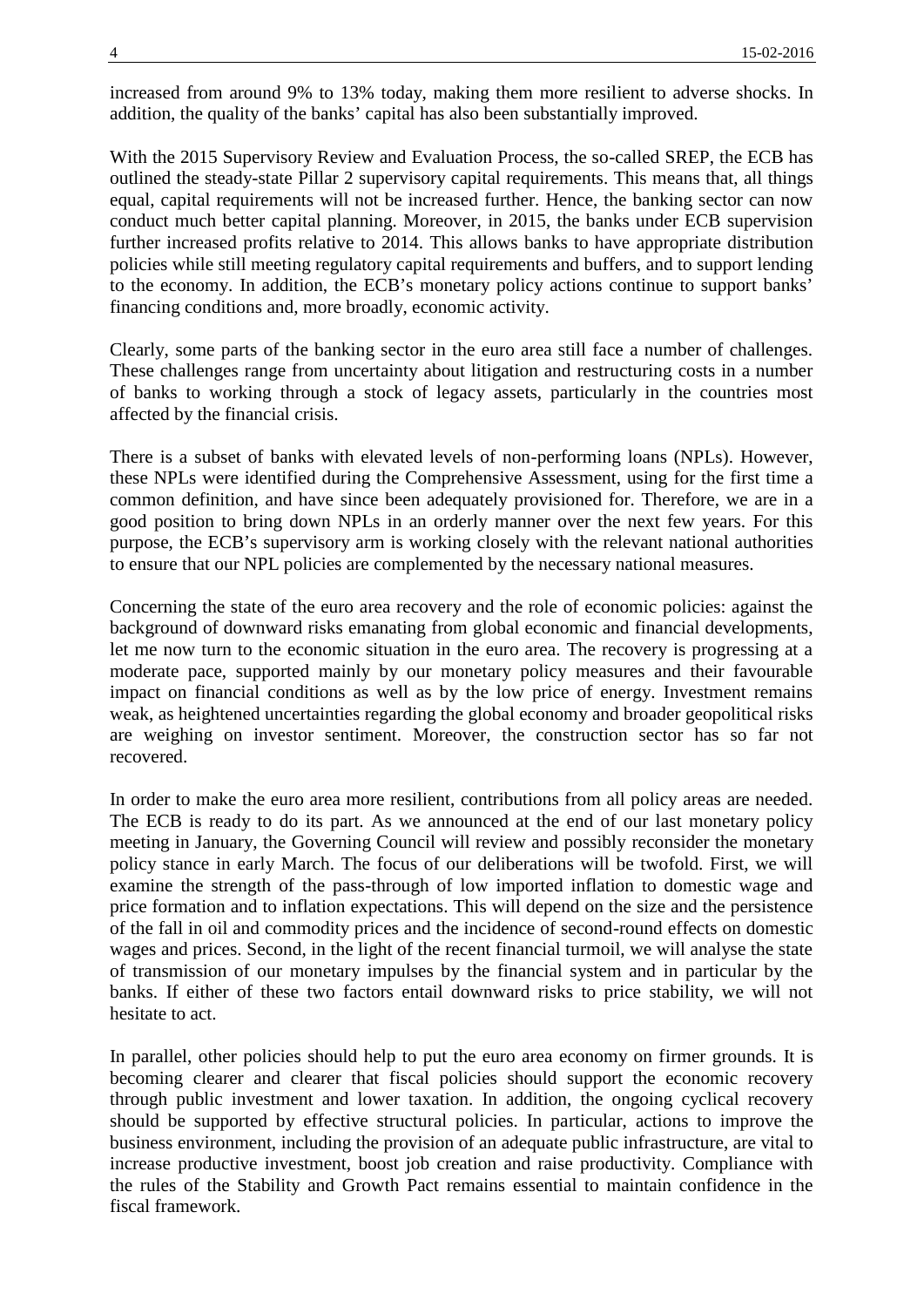Let me now conclude by turning briefly to the recent decision to publish the Agreement on Net Financial Assets, also known as ANFA. This is another step to live up to our commitment to be accountable and transparent, both towards you as Parliament and towards the public at large.

The ANFA is an agreement between the ECB and the euro area National Central Banks (NCBs). It ensures that monetary policy is unaffected by National Central Bank operations related to their national, non-monetary policy tasks. The right to perform such tasks dates back to the start of Economic and Monetary Union. At that time, the founding Member States decided to centralise only central bank functions and tasks that are necessary to conduct a single monetary policy. All other tasks remained with the NCBs. Such national, non-monetary policy tasks include managing the National Central Banks' remaining foreign reserves – including gold – after the transfer of foreign reserves to the ECB, managing some non monetary policy portfolios, including those related to pension funds for their employees, or providing payment services to national governments.

When the NCBs hold portfolios not related to monetary policy as part of their national tasks, these portfolios are financed either by central bank money provided by the NCBs or by non monetary liabilities. This does not interfere with monetary policy, as long as it is limited to less than the amount of banknotes needed by the public. This limit ensures that banks still have to borrow from the Eurosystem at the monetary policy rate set by the Governing Council.

Here is where ANFA comes in. Its purpose is to limit the size of the NCBs' non-monetary policy portfolios, net of related liabilities, and thus to ensure that the Eurosystem can effectively implement the single monetary policy. Of course, when performing national tasks, the NCBs must comply with the Treaty including the prohibition of monetary financing. Moreover, if these tasks were to interfere with monetary policy in any other way, they can be prohibited, limited or have conditions placed on them by the Governing Council.

The publication of the previously confidential ANFA text was a unanimous decision of the ECB and the NCBs in the Eurosystem to live up to our commitment to be transparent. This publication should resolve misunderstandings about ANFA. In particular, it clarifies that the sole purpose of ANFA is to set limits for non-monetary policy operations related to national tasks of the NCBs, which they are allowed to conduct according to the Treaty. Nothing more and nothing less. These limits ensure that the NCBs' operations do not interfere with the objectives and tasks of the Eurosystem and, in particular, with the single monetary policy.

Finally, complementing the information on ANFA, the ECB also published data on the Eurosystem's aggregate net financial assets. The NCBs will follow suit and disclose their respective net financial assets when publishing their annual financial accounts. These data provide factual information to the public as to which part of central bank money demand is provided by non-monetary policy operations. Thank you for your attention, and I look forward to your questions.

# 1-004-0000

**Chair. –** Thank you, President Draghi, for your very interesting and important remarks, including those relating to the situation in the banking sector, and also to the further steps in terms of transparency and accountability relating to the publication of the Agreement on Net Financial Assets.

We will now start with our question and answer slot.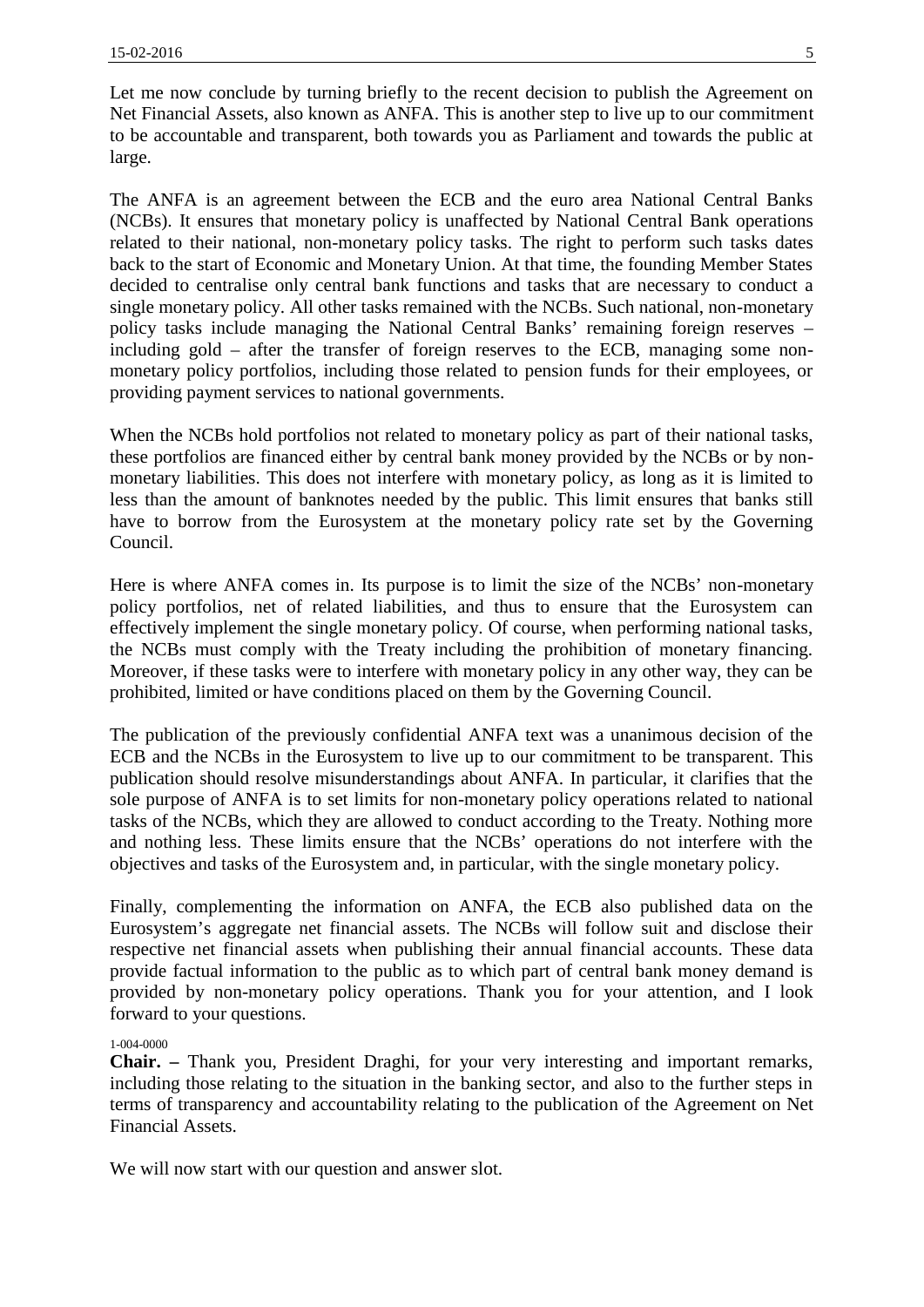# 1-005-0000

**Burkhard Balz (PPE). –** Herr Vorsitzender! Herzlich willkommen, Herr Präsident Draghi! Es ist gut, dass wir in diesen unruhigen Zeiten miteinander sprechen und diskutieren können.

Da ich weiß, was der eine oder andere der Kollegen gleich fragen möchte, möchte ich Ihnen gerne zwei aktuelle Themen ganz kurz präsentieren bzw. Fragen dazu stellen.

Zum einen haben wir Ende der Woche den Europäischen Gipfel hier in Brüssel, wo es darum geht, wie die Europäische Union letztendlich mit dem Vereinigten Königreich zurechtkommen wird. Für mich ist klar, dass natürlich keine EU-Verträge geändert werden.

Nun soll ja eine Forderung Camerons nach der Rechtsverbindlichkeit durch ein zumindest oberflächliches Instrument – ein völkerrechtliches Instrument – erfüllt werden. Ich habe die große Sorge, dass wir dadurch divergierende Finanzmarktregulierungen innerhalb und außerhalb der Eurozone in Europa bekommen, und würde Sie ganz gerne fragen, ob Sie diese Gefahr auch sehen. Denn aus meiner Sicht ist ein solches Instrumentarium mit der für die Finanzmarktregulierung ja ansonsten regelmäßig herangezogenen Binnenmarktkompetenz der EU nicht ohne Weiteres vereinbar.

Zweites Thema – ganz kurz – ist die momentan in vielen Ländern heiß diskutierte Abschaffung der 500-Euro-Scheine. Ich weiß, dass das sehr kontrovers diskutiert wird und dass es auch in Ihrem Vorstand unterschiedliche Ansichten gibt.

Meine Frage ist: Welche Meinung haben Sie dazu? Dieses Thema wird ja momentan sehr stark auf die Verbrechensbekämpfung reduziert.

Meine persönliche Auffassung ist: Wir können hier möglicherweise einen Vertrauensverlust in die Währung feststellen, wenn wir eine solche Banknote abschaffen würden – einen Eingriff in die Freiheit der Bürger oder auch eine Zunahme von Kapitalflucht in andere Länder, zum Beispiel in die Schweiz.

Deswegen würde mich Ihre Meinung dazu sehr interessieren.

# 1-006-0000

**Mario Draghi,** *President of the European Central Bank***. –** As far as the first question is concerned – and I am pretty sure that I am going to be asked this question by some of your colleagues as well – I would make the following points. We can go into them more deeply in the follow-up discussion.

First, the ECB is not a party to these negotiations. It is the governments of the Member States that are parties to these negotiations. But we can say two things and they are in a sense the guidelines of our views with respect to this. We have two predominant aspects that we should protect. One is the single market and the second is our monetary union. We had – and we continue to have – great benefits from the single market, so we should protect it. It is clear that further integration of our monetary union is essential. These are the two guidelines for the ECB's views on what is being negotiated.

The third point is one I made in our last exchange, namely that the ideal objective of this negotiation would be to anchor the UK in the European Union and have the European Union and the UK working together. Both have to draw benefit from this.

On the second question, let me first say quite clearly that the 500-euro note has nothing to do with the objective of limiting cash. There is a pervasive and increasing conviction in world public opinion that high-denomination banknotes are also used for criminal purposes. That is where our action comes in. It does not mean that people cannot store their savings in other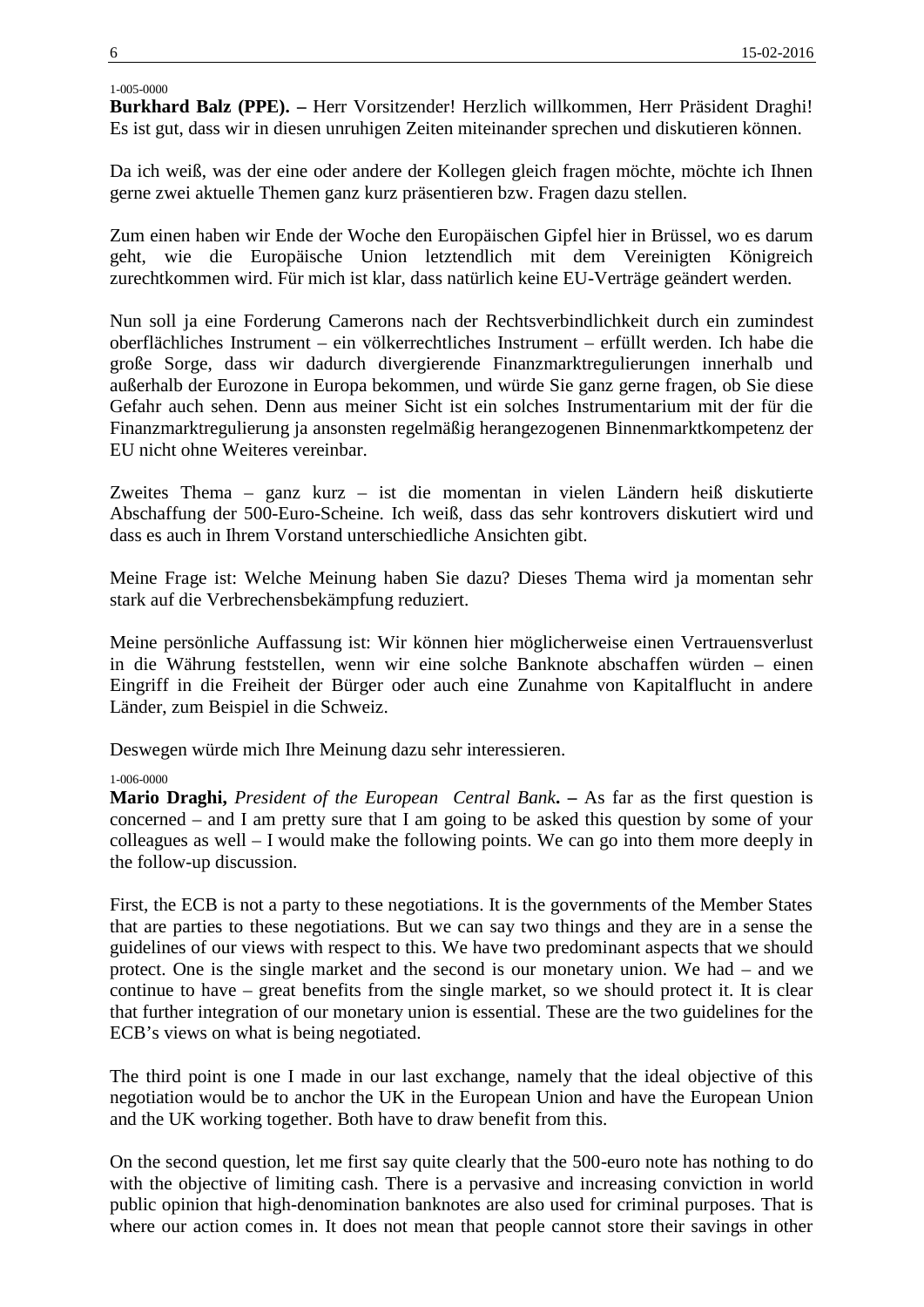denomination banknotes. People will continue saving the 200-euro notes. But the 500-euro note is being viewed as increasingly an instrument for illegal activities.

It is in this context that we are considering action on that front. We have, of course, to do it very carefully and in the best possible way. The Governing Council and the Executive Board are now reflecting and we are all working together on how to do this in the best possible way. But it has nothing to do with reducing cash. It is important to keep that in mind.

#### 1-007-0000

**Elisa Ferreira (S&D). –** Mr Draghi, my questions relate to last week's events. These revealed huge turmoil in the European banking system and huge contagion, particularly in the most vulnerable economies, to sovereign debt. I would like to hear your comments, as some important and influential commentators are already saying that the Banking Union has failed, while others are asking who is in charge of financial stability.

First of all, is it possible to apply the BRRD, as we are doing, without any stabilisation mechanisms if we jump into the third phase of BRRD – resolution and bail-in – without carrying out the first two phases, where we had the plans and progress embodied in the legislation? Secondly, is it logical that in certain economies you are asking for banks to go into the private market to increase their capital, while at the same time also operating bail-ins for the first time, thus sending a completely different message to the markets? Thirdly, who has the vision for each Member State's banking system? Is it the SSM or is it the Commission's competition policy, which also greatly limits what can be done on the market? Is there not a conflict between these two agendas?

Thirdly, relating again to sovereign debt, in 2012 we discussed at length the limits of the rating agencies, but in the meantime we see the ECB being dependent in its decisions on these instruments and the nominations and ratings from the rating agencies in the most essential elements of the stabilisation that the ECB has to carry out. Should we not go back to what we discussed in 2012 and 2013 in that respect?

#### 1-008-0000

**Mario Draghi,** *President of the European Central Bank***. –** As far as the first question is concerned, it is important to keep in mind that the responsibility for the BRRD lies with the Commission and with the Single Resolution Board (SRB). It is also important to consider that the transition to these new bail-in rules is a very significant change, and we think it is a change for the better. It is a change for the better because in this way, taxpayers' money is not going to be used, as unfortunately happened during the crisis. Let me also just recall that we are not exceptional on this point. Most other countries have similar bail-in rules, so it is the responsibility of the Commission to monitor the application of these rules to assess their effectiveness.

So how can these rules function properly? The first prerequisite is that banks have enough loss-absorption capacity, and from this viewpoint, what has been done in the last year or year and a half with TLAC at world level and will be done with MREL (Minimum Requirement Eligible Liabilities) is exactly in the right direction. It means that the significant banks will have enough loss-absorbing capacity. That is an important prerequisite.

Are the BRRD rules inconsistent with financial stability? Well the BRRD rules themselves provide exceptions where certain liabilities may be exempted when there are systemic financial instability situations. As I said before, the responsibility for the assessment of these situations lies with the Commission and with the SRB.

On the second point about sovereign debt ratings, we have been discussing this, and as you know, the ESB has thought quite extensively. We have to acknowledge that the major rating agencies are viewed by investors as the ones that are going to be used by them, so the fact that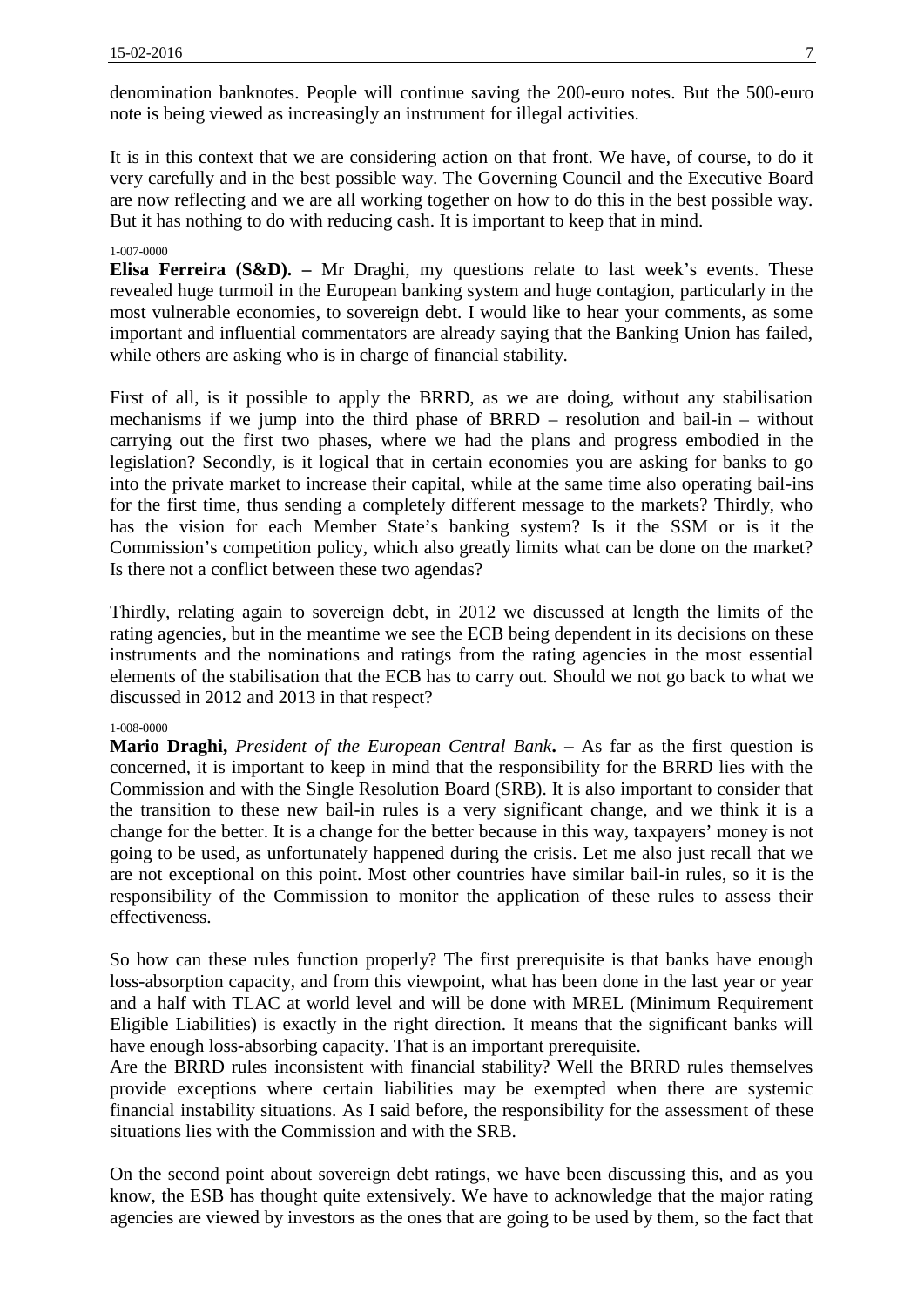the rating agency is used by investors is the most important aspect. It would not make much sense to have the rating agency's views when investors are not using it. So that is one prerequisite. The second prerequisite is that existing rating agencies are viewed as independent. We have discussed this – the idea of having a European rating agency – and we will continue thinking about how we combine the two aspects of being accepted by the investors and viewed as independent and, at the same time, not being in a sense in the hands of the largest rating agencies.

### 1-009-0000

**Sander Loones (ECR). –** Dank u wel, meneer Draghi, dat u hier vanmiddag aanwezig bent. Het is belangrijk dat u hier in dit Parlement rekenschap kunt afleggen voor uw beleid, want het valt mij op dat u meer en meer kritiek op uw beleid krijgt. Het viel mij twee weken geleden op in Straatsburg toen u te gast was in de plenaire vergadering. Het valt mij ook op wanneer ik lees wat experts schrijven, wat economen schrijven, wat professoren schrijven. Het valt me trouwens ook op bij gewone mensen op straat, die klagen over het feit dat zij zo goed als geen rente meer krijgen op hun spaarcenten. Toen onze minister van Financiën, Johan Van Overtveldt, daar een jaar geleden op wees werd hij nog verketterd. Vandaag krijgt hij gelijk. Johan Van Overtveldt krijgt gelijk.

Maar toch doet u gewoon door. U blijft geld bijdrukken zonder limiet. Eerst hadden we lage rentes. Toen dat niet werkte kregen we zeer lage rentes. Toen ook dat beleid faalde kregen we *quantative easing*, monetaire doping. Nu blijkt ook dat niet te werken en de vraag is dan: wat krijgen we? Meer van hetzelfde? Nog meer *quantative easing*? Of krijgen we zelfs negatieve rentes wat we vandaag meer en meer lezen? Ik denk dat negatieve rentes niet een deel zijn van de oplossing, wel een deel zijn van het probleem.

Dus ik zou denken, laat ons het eens over een andere boeg gooien. Maar dan lees ik vandaag wat in de media circuleert. En dan lees ik - en zo kom ik bij mijn vragen aan u - dat de ECB, dat u in gesprek bent met de Italiaanse regering. U bent met hen in gesprek over het opkopen van bundels slechte leningen, om het maar zo te noemen. Dan is mijn vraag zeer simpel: waarom? Waarom overweegt u dit? Ik kan inzien hoe dit in het voordeel is van de Italiaanse regering. Maar hoe in godsnaam is dit in het belang van de rest van de eurozone? Is dit niet een grote fiscale transfert van het noorden naar het zuiden? Is dit niet een vorm van onteigening van spaarders en gepensioneerden in het noorden, opnieuw ten voordele van falende banken en ondernemingen in het zuiden? Dus mijn vraag is zeer eenvoudig: waarom, meneer Draghi?

#### 1-010-0000

**Mario Draghi,** *President of the European Central Bank***.** – Let me firstly answer the first question. I do not think we would agree with you when you say that QE and our monetary policy is not working. Actually it has worked, it has worked a lot. According to an estimate that the ECB has, about half of the recovery we have seen over the last two years can be ascribed to our monetary policy. Do not forget that in the last four years our monetary policy has been the only stimulative policy, the only one. So we now face a situation which is quite different to what we had two or three years ago, with a recovery that is gradual – certainly it is not spectacular, but it is gradual and it is fairly continuous. It is upon this foundation that we have to reach the other objective, which is to go back to an inflation rate of below, but close to, 2%.

On that front, of course, the situation is less satisfactory and as I recalled in the introductory statement the Council will review – possibly 'reconsider', whatever the exact wording is there – the monetary policy stance at the meeting in March. This policy has produced low interest rates. Let me ask you: is this only something specific to the euro area? Or do we not have low interest rates everywhere, everywhere – in the US, in Japan? So there is nothing special with the ECB's monetary policy. The problems the pension funds, the insurers and savers have to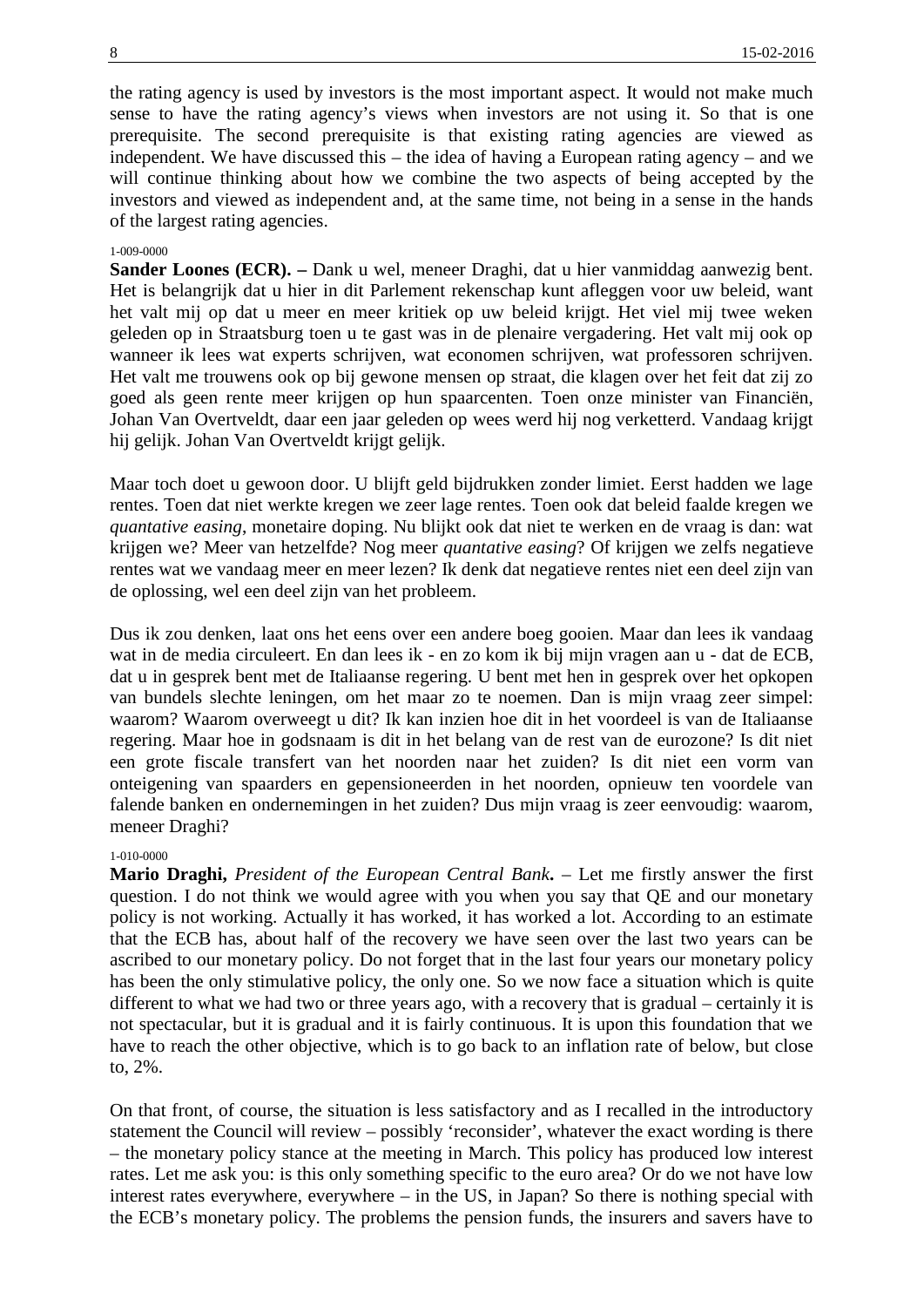cope with in the eurozone are the same problems that pension funds and insurers and savers have to cope with in the United States, in Japan. But somehow the solutions also are slightly different depending on the regulatory frameworks, depending on the saving strategies and investment strategies – although, by the way, we are very conscious of this and frankly we all wish that interest rates could go up again, because that would mean that the recovery is proceeding successfully and inflation is on its way back to our objective – but this is not the case now. Frankly, I do not think anybody is thinking now about changing policies, but if we were to change it we would simply aggravate the economic situation and lengthen the time taken for inflation to go back to its objectives.

On your second question, you said that the ECB is in talks with the Italian Government. Not as far as I know. But let me also say something about this story which has surfaced in the media in the last two or three days, whereby the ECB would buy NPLs in Italy. I do not know where that comes from. We are not talking about buying anything. The question is whether the NPLs in a specific ABS format could be accepted as collateral. Collateral is different from purchase, keep that in mind. The ECB has detailed eligibility rules for its collateral and these rules would apply to all ABSs. Within this framework it is specified that ABSs will have to have a minimum second-best rating of single A. Therefore, the inclusion of NPLs in the pool of underlying assets does not preclude these ABSs that you mention from collateral eligibility, which means that we cannot discriminate either in favour or against. However, I am not aware of any talks or conversations. Finally, let me say that we do not have any losses on our collateral so far.

### 1-011-0000

**Sylvie Goulard (ALDE). –** This is a follow-up to Burkhard Balz's questions. There are ongoing negotiations to find 'a new settlement for the UK within the EU', as Mr Tusk says. For me, until now, the settlement was the Treaties, and that is the reason I fear that the envisaged decision of the Heads of State and Governments will create legal and political uncertainties.

Mr Draghi, I have two questions. The first is: do you not think that an ambiguous international agreement creates a dangerous precedent of a systemic nature with consequences also for the markets and for our economies? You said in your answer to Burkhard that the ECB is not a party in this, but if there were true Treaty change it would have the opportunity to give an opinion. We would know what the ECB was thinking and also public opinion, so do you not think that there is a risk in the procedure that they have chosen?

My second question is: should we not use this opportunity to consolidate and further integrate the eurozone? Because for the people in the eurozone, the whole purpose of this would be to find a fair agreement where the UK has a clear position, but where our citizens can also benefit from all the discussions.

#### 1-012-0000

**Mario Draghi,** *President of the European Central Bank***. –** I would agree with you on both counts. First, I completely agree that a less-than-clear framework for this negotiation, or, as you said an ambiguous agreement would have implications of a systemic nature which would not be positive for European Monetary Union and the eurozone. So, the clearer the agreement, the better it is for all of us.

Second, I also agree with you that we should take this opportunity to deepen our monetary union integration. If anything, recent events have shown that the unfinished status of our monetary integration may become a source of fragility. This is one more reason to take this opportunity to deepen our integration. From this viewpoint, of course, the agreement – whatever it is – should not hamper any further integration movement for our monetary union.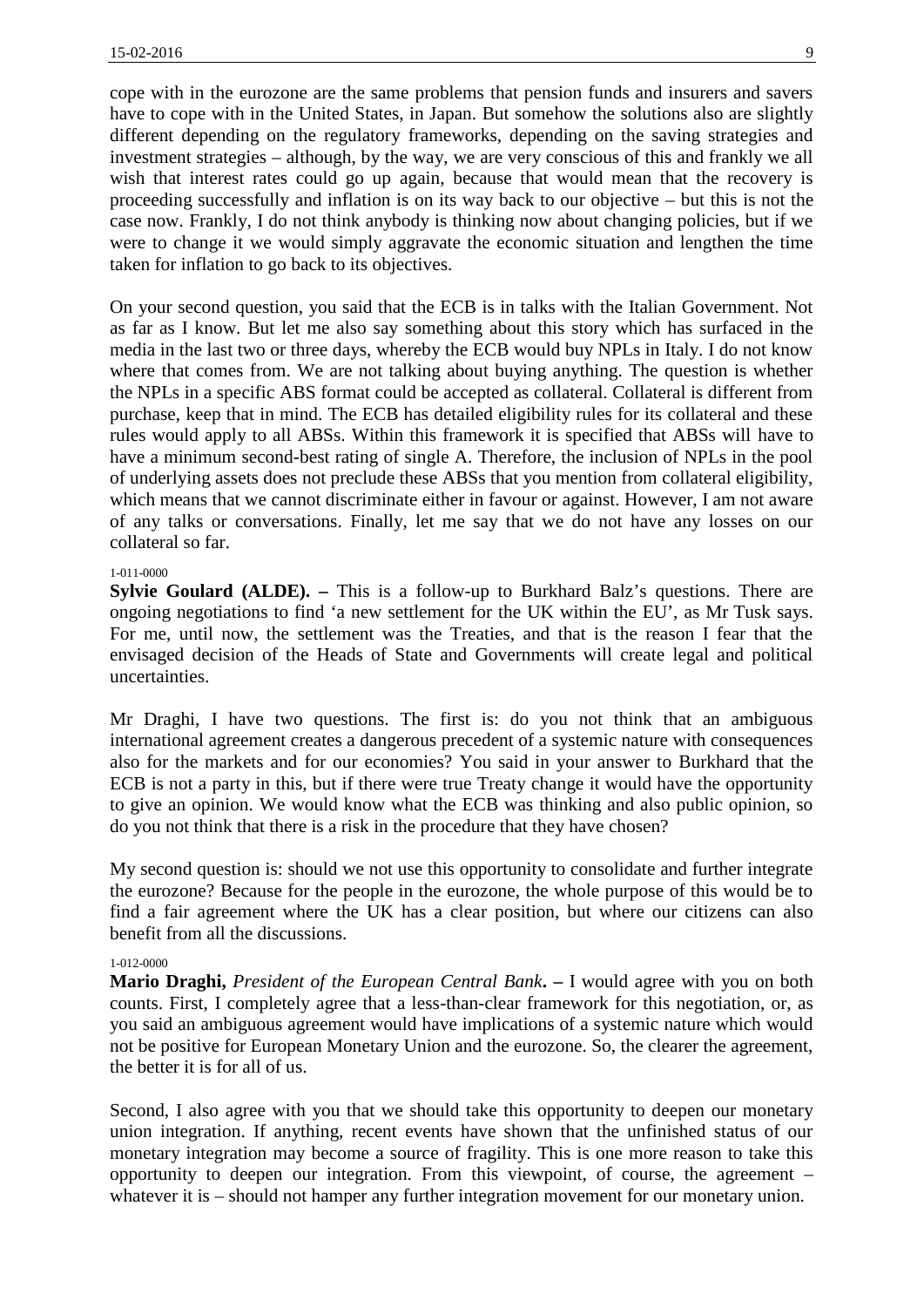# 1-013-0000

**Sylvie Goulard (ALDE). –** We hear very often that the UK is discriminated against, but the UK has made a sovereign choice not to join the euro. This is not discrimination. It is a sovereign choice. What about the discrimination for the eurozone if the institutional framework remains definitely as it is in the long run?

# 1-014-0000

**Mario Draghi,** *President of the European Central Bank***. –** As I said before, we have to protect the two aspects. This would be our guideline when we express a view on this, namely that, first, the single market has to be protected and, second, so does the integration of our European monetary union. I think that both things should be equally protected on all counts – from the one we just mentioned but also from other aspects that this agreement might entail.

# 1-015-0000

**Marisa Matias (GUE/NGL). –** Senhor Presidente, Senhor Draghi, muito obrigada pela sua presença aqui também. Depois de muitos anos de negação, o BCE implementou um programa de política monetária expansionista sem precedentes e a tentativa era afastar o espetro da recessão e da deflação na zona euro. No entanto, esse programa coexistiu com a manutenção das pressões sobre os Estados-Membros no sentido de aplicarem políticas económicas e orçamentais altamente recessivas. Todos ouvimos a sua declaração inicial hoje, e quero fazerlhe a pergunta, que é: Para além do contexto global, para além daquilo que são os seus desejos pessoais, estamos ou não estamos a aproximar-nos de um primeiro balanço a sério? Porque era importante. De cada vez que o Senhor aqui vem diz que vai dar certo a seguir. Nunca dá certo a seguir. Portanto, está disponível para fazer um balanço sério ou quer continuar o estado de negação?

A segunda questão tem a ver com o sistema bancário. Os bancos caíram em 2016 mais do que caíram no mesmo período em 2008. As expetativas de inflação continuam a baixar e o crescimento é medíocre, que é para não usar uma expressão mais real ainda. Apesar de termos tido condições favoráveis e apesar da enxurrada da política monetária não convencional e de todo o dinheiro público que foi enterrado nos bancos. Nós conseguimos ver neste momento que a política do *quantitative easing* está entalada entre os riscos de deflação, por um lado, e a queda da rentabilidade dos bancos. Portanto, a minha segunda questão, Senhor Draghi, é a seguinte: Assumindo que o grande problema está na política orçamental - porque não há um *policy mix* entre a política monetária e a política orçamental - aqui chegados, o BCE faz alguma ideia do que é que anda a fazer?

E, finalmente, a terceira pergunta é, mais uma vez voltando à sua declaração inicial que diz que agora é que é, que agora é que vai correr bem, apesar de tudo, que agora é que o dinheiro fácil que foi enterrado nos bancos vai chegar finalmente à economia real, eu digo-lhe, toda a gente percebe, que o *policy mix* da zona euro é um fracasso e, portanto, o que é que vai ser necessário para que o BCE reconheça as limitações da sua política monetária e a necessidade de uma política orçamental contra cíclica?

# 1-016-0000

**Mario Draghi,** *President of the European Central Bank***. –** You asked three questions: the first is about fiscal policies in the context of monetary policy which has been accommodative, is accommodative and will remain accommodative for a long time. If we look at fiscal policy for the euro area, in fact the stance is now slightly expansionary. Last year it was neutral; it was on the consolidating side the year before; and now it is slightly expansionary. Does this mean that it is expansionary for everybody? The answer is no. Fiscal policy can and should be used, depending on whether countries have fiscal space. So there is only one rule at the bottom line of all these complex rules: countries that have fiscal space should use it, and countries that do not have fiscal space should not use it.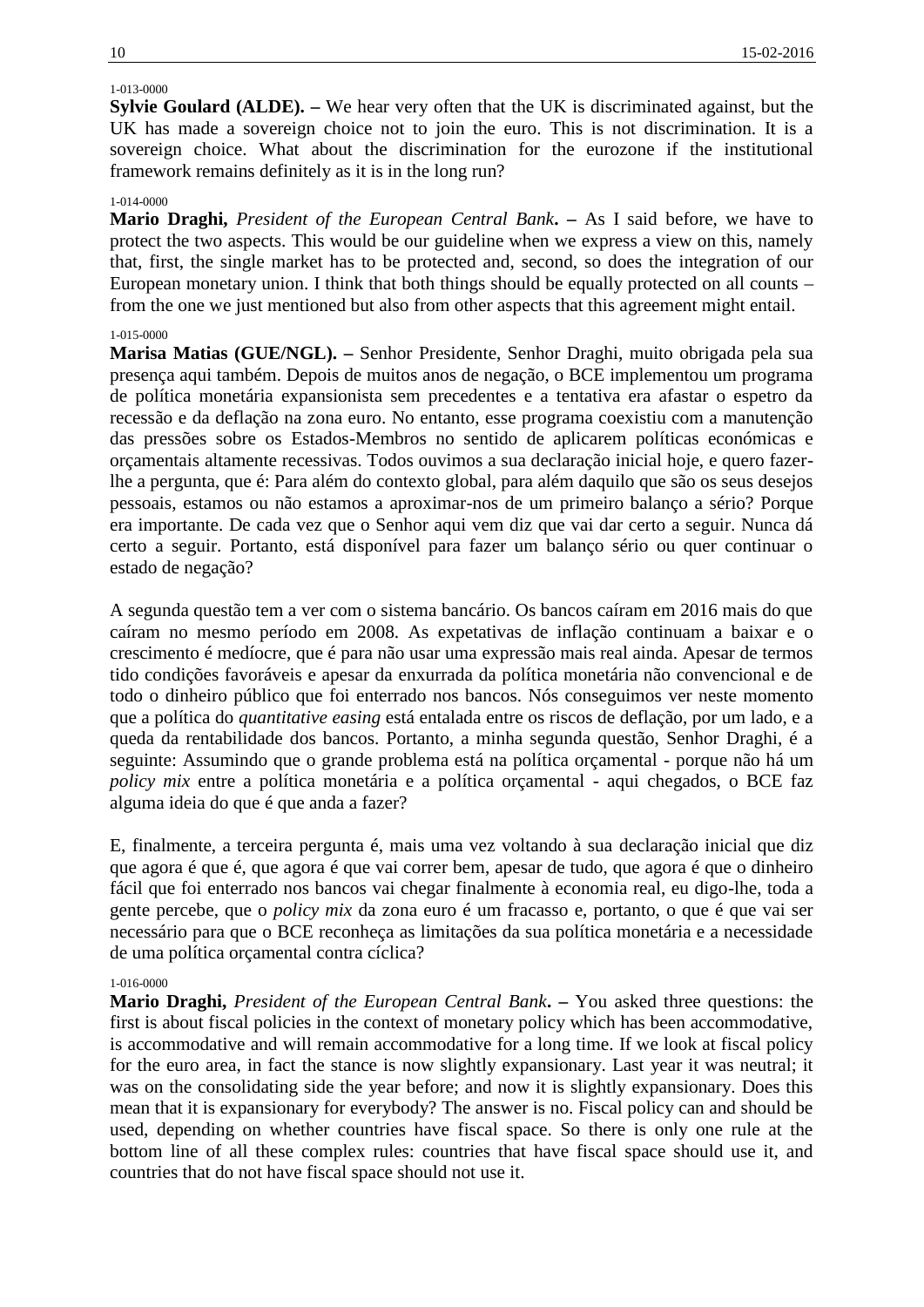The responsibility of administering the Stability and Growth Pact lies with the Commission, and the present rules have inbuilt flexibility that the Commission knows how to interpret. However, there is much that can be done to improve fiscal policies in general in their composition, whether they are going to be expansionary or whether they are going to be contractionary in the sense of consolidating. The composition of these fiscal policies should be what I think you are used to hear me saying: growth-friendly. And growth-friendly means giving emphasis to public investment, investment in infrastructure and lower taxation, and to financing those structural reforms that are demand-stimulative. So I am talking especially about structural reforms that favour private investment and the creation of new jobs. That is an ideal composition of fiscal policy.

We have to keep in mind that compliance with the rules of the Stability and Growth Pact is important too. It is a complex picture because also it does not reflect equal economic conditions across countries. So that is the framework within which, however – let me remind you once again – monetary policy has been the only truly stimulative policy in the last four years.

Let me continue in the same vein, about the limits of monetary policy. Certainly there are several commentaries about that, and we talk about different sets of limits. One is the willingness to act, another is the capacity to act, and the third is the effectiveness of our actions. I think you addressed the third mostly. As I said before, we have a view in the ECB that monetary policies actually account for about half of the recovery, half of the growth in GDP we have seen in the eurozone in the last two years, with the other half being imputable more or less to lower oil prices. So in our view our monetary policy has been effective and is being effective. But as I have said many times, we have a variety of instruments that are usable, and we shall certainly look at all of them and see which ones are the most effective.

The third question was about banks, but can you repeat the question?

# 1-017-0000

**Marisa Matias (GUE/NGL). –** I will just give an outline of the question, and I can try to say it in in English. I was asking you about the failed policy mix between fiscal policy and monetary policy, as you were saying that finally the money will get to the real economy, but that is not the case yet. That was the main issue in the question.

### 1-018-0000

**Mario Draghi,** *President of the European Central Bank***. –** I think I have addressed this. We see this from a variety of signs. All interest rates, the spreads, the lending conditions and the credit flows all seem to have been affected by our monetary policy.

### 1-019-0000

**Sven Giegold (Verts/ALE).** – First, let me say briefly on the issue of addressing some problems with banking bonds and the ongoing negotiations over the eligibility criteria for bail-in, I have to say that I am surprised to hear that some Member States, but also ECB representatives, are asking that certain liabilities be excluded. You also made a hint to that effect. I think it is very important that the European Union stays firm on the liability of banks and does not again give the wrong market signals; we should not weaken the banking rules we have just decided.

But more broadly, if I may move to a second issue, if I look at swaps data, inflation expectations are now well anchored up to 10 years, far below the ECB target. Could you explain to us which measures you envisage or are thinking about, in order to protect the reputation of the ECB for being serious with its targets? Could you tell us which measures you are, over a medium-term horizon, reflecting upon?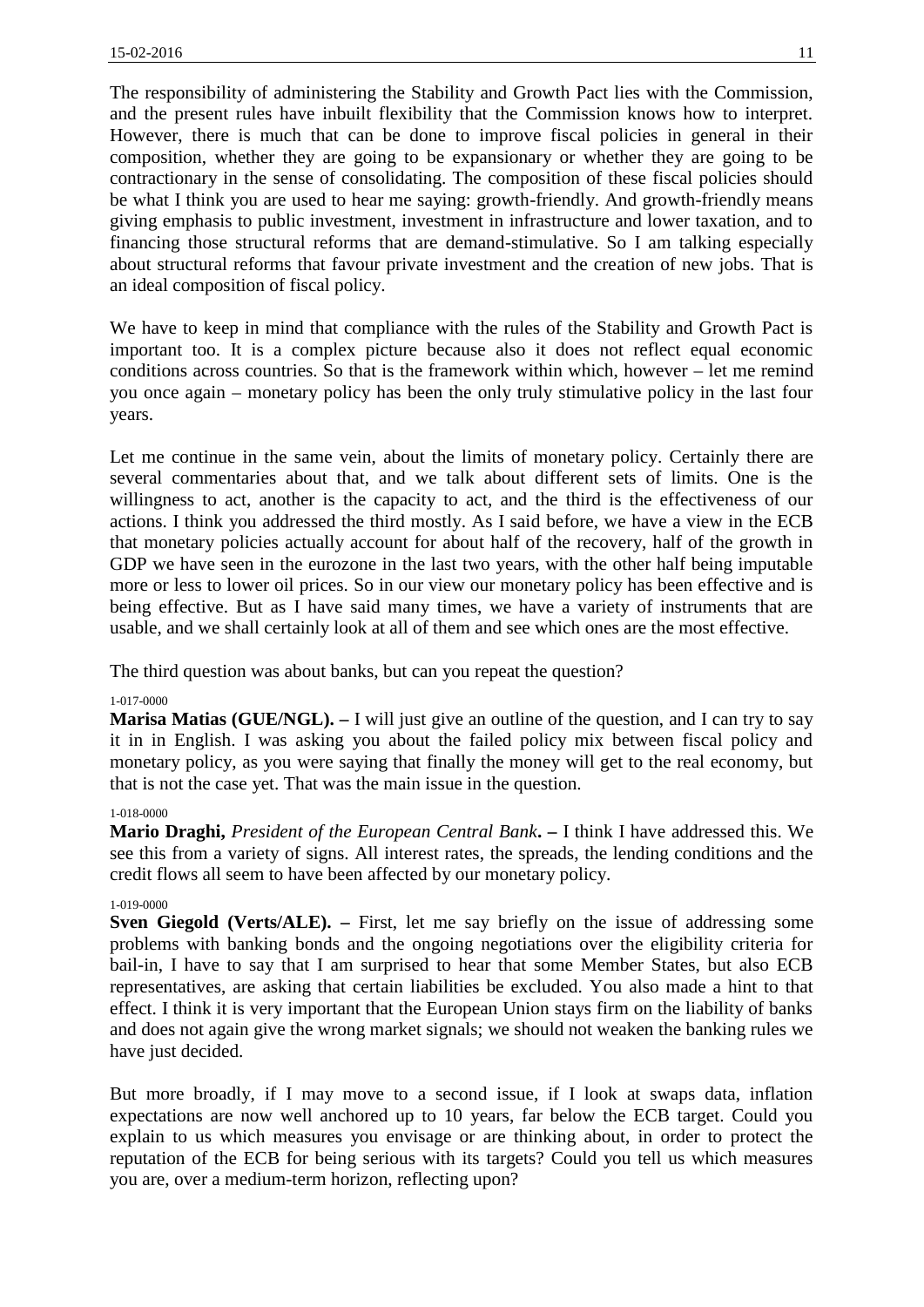Secondly, what do you regard as an appropriate eurozone fiscal stance in order to complement your monetary policy stand? Lastly, could you give us a bit more indication as to what inflation rates, over which time period, you would see as indicators of success or failure of the ECB monetary policy?

### 1-020-0000

**Mario Draghi,** *President of the European Central Bank***. –** First, let me be very clear. The so-called financial stability 'exceptions' that I referred to before are in the BRRD. This was not something that I, or the ECB representatives, stressed. They are part of the BRRD provisions, and I was simply recalling those provisions.

As I said before, the introduction of the BRRD is a change for the better, and part of the successful implementation of these rules through time depends on the banks having sufficient Loss Absorbing Capacity (LAC). That is one requirement, and it is very much in the hands of the ECB-SSM to make sure that this happens. But also – and here I agree with you – this is dependent on the punctual, timely enforcement of these rules.

Third – and this is where improvement is needed – it also depends on how the Member States translate these rules into actual legislation. In other words, we had two countries where bail-in rules were used – Portugal and Italy – when in fact these rules were implemented in a different way. That is very important, because equal implementation across the eurozone would give the creditors certainty that they are being treated equally across all parts of the eurozone. We talk a lot about banking union but, if we do not have equal treatment under the application of the bail-in rules, we are going to be far away from a banking union. That is where improvement is needed. That was just to make the point clear about what my stance is with respect to the BRRD rules.

The second point concerns expectations of inflation and, as you correctly observed, we are far off our expectations. We are not using only one indicator. People hear that we use the 5-year expectation, but really we are using a set of indicators. In point of fact, no matter which indicator we use, we are far from our objective. So that is why our monetary policy stance is what it is. As I said before, the Governing Council will review, and possibly reconsider, the monetary policy stance in March.

What sort of inflation would we like to see in order to declare success? Well, our objective is an inflation rate below, but close to, 2%. This means that the horizon over which our objective is to be reached has gradually lengthened over the last two years. We expected to reach it in 2017, but now it is further away. The reason is pretty clear, namely that there have been developments outside our control in the rest of the world – especially, as I said, in the emerging market countries and on the oil price and other commodity prices. That explain this lengthening of the inflation horizon. By the way, the same situation exists in the United States and almost the same situation in Japan. So the whole world is in this situation. But the relevant question for us is whether this is a good reason to abandon our monetary policy strategy. The answer is no. As I think I said in the last press conference, we are not giving up.

Finally, you asked me another simple question: what is the appropriate fiscal stance for the eurozone? Right now the appropriate fiscal stance for the eurozone is what we have today, namely slightly expansionary. Ideally, the fiscal stance should be expansionary, while respecting and complying with the Stability and Growth Pact. That is in the aggregate but, as I said before – and I always insist on this because, in a sense, it is easy for me to say, but it is very difficult to do it politically – it is the composition of the budget that matters as much, if not more, than the aggregate numbers.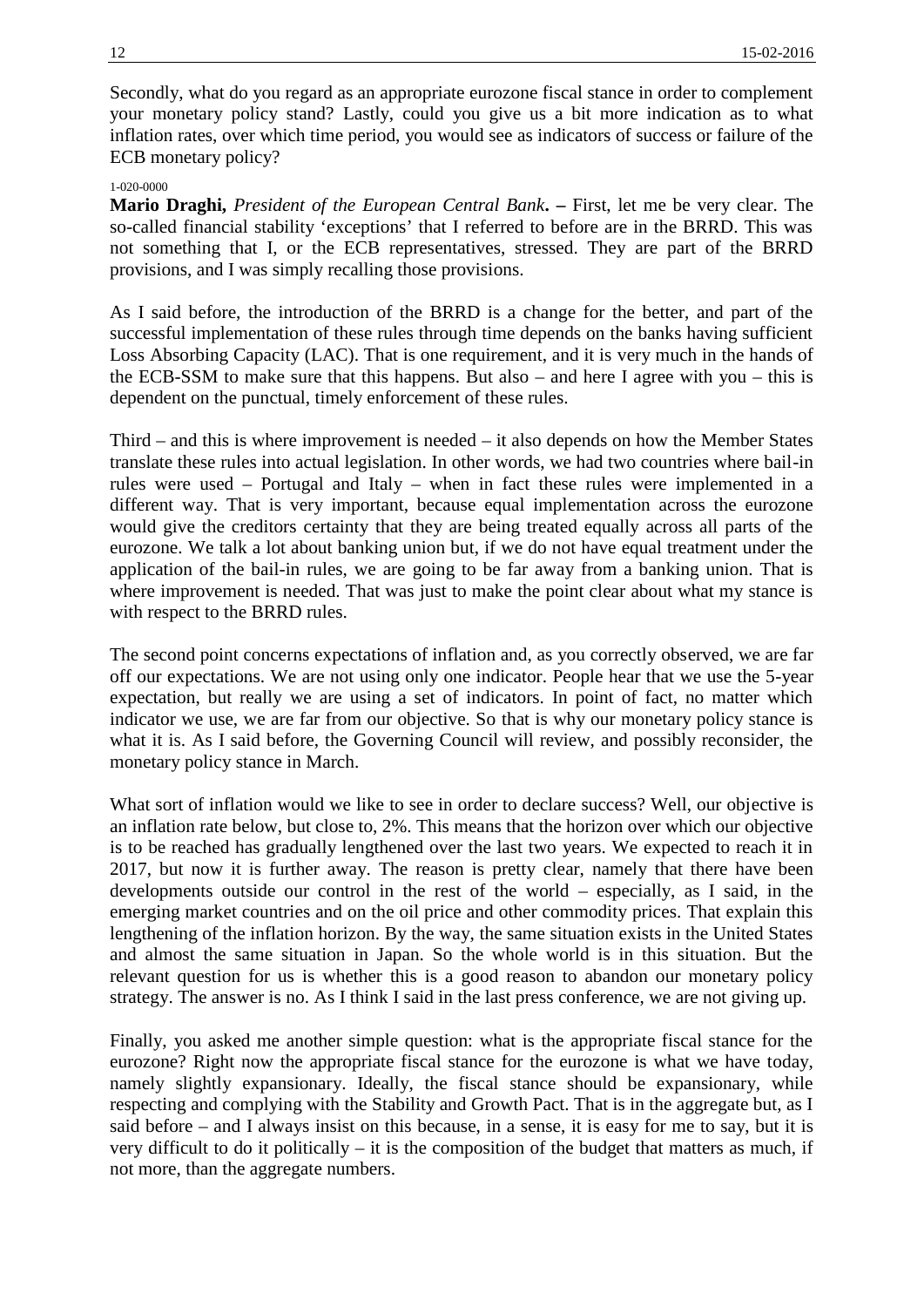#### 1-021-0000

**Marco Zanni (EFDD). –** Ho due domande per il Presidente. La prima riguarda la moneta unica e la sua sostenibilità. Dopo quarant'anni di dottrina economica, ora abbiamo anche diciassette anni di evidenza empirica sul fatto che la moneta unica sia un fallimento. Gli squilibri di questo sistema di cambi fissi hanno portato molti paesi al collasso e l'eurozona ad essere l'unica area del mondo sviluppato a rimanere ancora in stagnazione. A questo proposito, il ministro Padoan, in audizione un mesetto fa dinanzi alla commissione per l'occupazione, ha dichiarato che, senza tassi di cambio, chi subisce i costi delle crisi economiche, vista l'impossibilità di svalutare la moneta, è il mercato del lavoro in termini di calo dell'occupazione. Io vorrei sapere se lei concorda con quanto detto dal Ministro e con quanto ribadito anche da eminenti economisti e se conferma quindi che, per mantenere l'euro a tutti i costi, dobbiamo accettare un'alta disoccupazione.

La seconda domanda riguarda un provvedimento in discussione in queste settimane, sia nelle istituzioni europee sia nel mondo economico, cioè il non considerare più i titoli di Stato come *risk free asset*. È stato un tema sempre molto caro al ministro delle Finanze tedesco Schäuble, e al suo collega, presidente della Bundesbank, Weidmann. Io vorrei chiedere a lei cosa pensa del fatto di non considerare più i titoli di Stato all'interno del sistema europeo come *risk free asset* e quale potrebbe essere l'impatto in termini di stabilità finanziaria del sistema bancario, che è già sotto stress, nel richiedere degli accantonamenti aggiuntivi per detenere a bilancio questo tipo di strumenti. Come piccolo esempio sappiamo che, all'interno del sistema bancario italiano, oggi le banche detengono circa 400 miliardi di euro di titoli di Stato nei loro bilanci. Quale potrebbe essere l'effetto, sia per quanto riguarda la stabilità finanziaria sia per quanto riguarda il mercato dei titoli di Stato e quindi il finanziamento sui mercati da parte degli Stati?

### 1-022-0000

**Mario Draghi,** *Banca centrale europea***. ––**Rispondo prima alla sua seconda domanda. Il fatto se i titoli pubblici debbano essere considerati *risk free* o no è stato oggetto di riflessione ed è ormai oggetto di riflessione da circa due anni. Di fatto, con la crisi finanziaria del 2010-2011, con l'accordo di Deauville, i titoli di Stato non sono *risk free*. I titoli di Stato, negli *stress test* fatti dalla BCE, ma anche precedentemente, sono stati considerati non *risk free*. Quindi questo è un fatto.

Dobbiamo tradurre questo fatto in regole di carattere generale? Dobbiamo sapere che questo è un problema di carattere globale. Non possiamo essere soltanto noi, in Europa, a prendere questa iniziativa, ma dobbiamo vedere anche quello che succede in altre giurisdizioni. Quindi, il Comitato di Basilea, che è preposto all'elaborazione di una regolamentazione per tutti i paesi, e quindi anche per gli Stati Uniti, per il Giappone e per il Regno Unito, sta ormai da diverso tempo riflettendo su quella che può essere una prescrizione di vigilanza per ciò che riguarda i titoli di Stato. Aggiungo che c'è anche un documento pubblicato dall'ESRB e ancora che c'è una nota della BCE, che è stata oggetto di discussione al comitato EFC, sempre sullo stesso argomento. Quindi è una questione, come lei ha detto, molto rilevante, è una questione che occorrerà affrontare, ma è anche una questione che occorrerà affrontare con molta, molta ponderazione e molto gradualismo.

Sulla prima domanda evidentemente i nostri punti di vista divergono. Io non credo che l'euro sia una condizione per la disoccupazione permanente. La disoccupazione è in gran parte effetto della crisi, in parte effetto della gestione della politica economica antecedente alla crisi. Non dimentichiamoci che oggi abbiamo, se non sbaglio, il 10,6-10,7%, un po' sotto l'11%, di disoccupazione nell'area dell'euro, e che prima della crisi non eravamo molto distanti da questi numeri. Quindi, evidentemente ci sono delle carenze di natura strutturale che sono alla base della disoccupazione. È chiaro che l'adozione di una moneta unica ha comportato vincoli che non c'erano prima, quali il vincolo del cambio, ed è chiaro che, in presenza di questa nuova situazione, bisogna cambiare la gestione della politica economica e fare certe riforme che sono necessarie.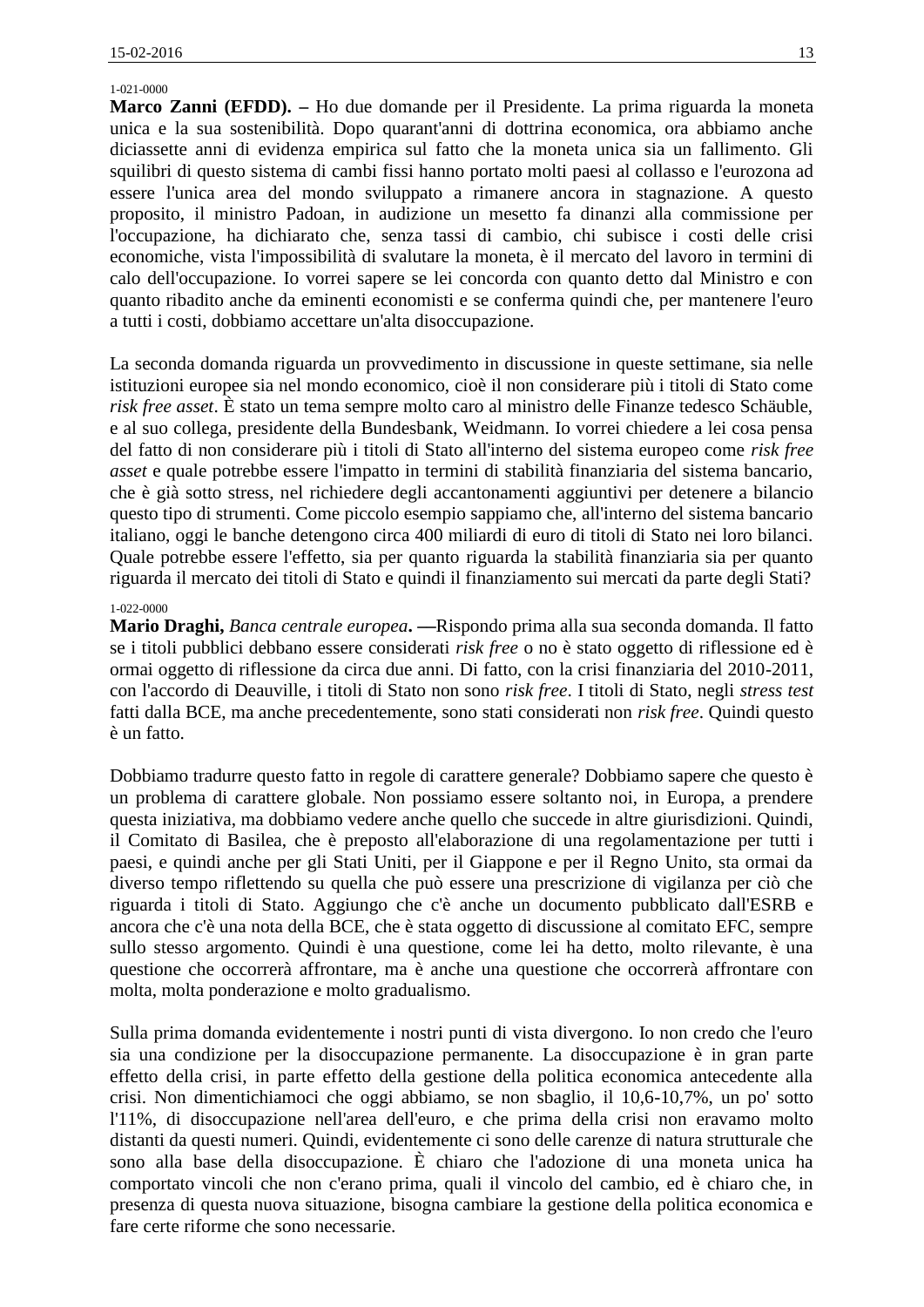# 1-023-0000

**Bernard Monot (ENF). –** Monsieur le Président, vous avez annoncé fin janvier, à Davos, vouloir revoir votre politique monétaire en mars pour tenter de soutenir davantage l'économie. Très bien. Vous ajoutez qu'il n'y a pas de limites à l'arsenal des interventions non conventionnelles que la BCE pourrait déployer pour atteindre son objectif cible d'une inflation à 2 %. Très bien. Mais quel instrument vous reste-t-il, alors que les taux de facilité de dépôt sont déjà négatifs et que le taux directeur atteint son plus bas niveau historique? Quel est le résultat de trois ans de programmes de TLTRO et d'ABS, l'économie de la zone euro n'étant toujours pas repartie?

Cette évolution en territoire négatif sur le marché des taux accroît l'insolvabilité de l'ensemble du système bancaire privé mais aussi celle des compagnies d'assurance-vie. Le problème est qu'à chaque accès de fièvre des marchés financiers, vous promettez un peu plus en prolongeant et en élargissant le plan de QE. Ce sont des injections de liquidités qui ne s'investissent pas dans l'économie productive mais dans la spéculation et les bulles financières. Quel est le bilan de dix mois de plans de QE, si ce n'est des anticipations de déflation et de récession structurelle? Quelle est la prochaine étape? Allez-vous faire comme la FED des plans de QE à l'infini? Ou bien, comme le réclame M. Constâncio, encore plus de plans migratoires pour accroître la croissance économique dans la zone euro?

Jamais l'euro n'a été une zone monétaire optimale. En témoignent l'eurodivergence croissante des taux d'inflation, de chômage, de croissance économique ainsi que les écarts des taux nominaux entre les dix-neuf pays de la zone euro. Sans parler de l'envolée de la balance des paiements allemande qui est intenable pour tous les autres partenaires de la zone euro.

Comment soutenir une telle spirale infernale de création monétaire sans détruire la valeur intrinsèque de votre euro? Les Européens commencent à comprendre qu'ils sont à bord de l'Eurotitanic.

Aussi, Monsieur le Président, je voudrais vous demander si, en tant qu'économiste, malgré cette eurocrise permanente, vous pouvez raisonnablement penser que l'euro, monnaie unique, a encore un avenir? En d'autres termes, est-ce que la solution n'est pas une zone multidevises?

### 1-024-0000

**Mario Draghi,** *President of the European Central Bank***. –** As an economist I think that the euro has a future, but let me add immediately that we have to work for this future. I shall just link with something that was put to me before: we should take this opportunity to deepen our monetary union integration now.

Let me address the first part of your question, namely: does the ECB have enough instruments? The answer is yes. Our purchase programme – and we have shown it – is flexible enough to be adapted to the changing circumstances of the economy and of the markets. We have shown already this by adjusting certain parameters; we have shown this by expanding the range of bonds that can be bought; we have shown this by expanding the horizon. Incidentally, the expansion of the horizon that was decided at the beginning of December is going to add slightly less than EUR 700 billion of additional liquidity between now and 2019, so it is almost two-thirds of the original programme. It is by far not a negligible size.

We are confident that, if needed, as announced at the end of the last monetary policy meeting in January, the Governing Council will review and possibly reconsider the monetary policy stance in early March. If the Governing Council does so, we have plenty of instruments; we have shown that we can adapt our purchase programme to this extent, as well as other instruments.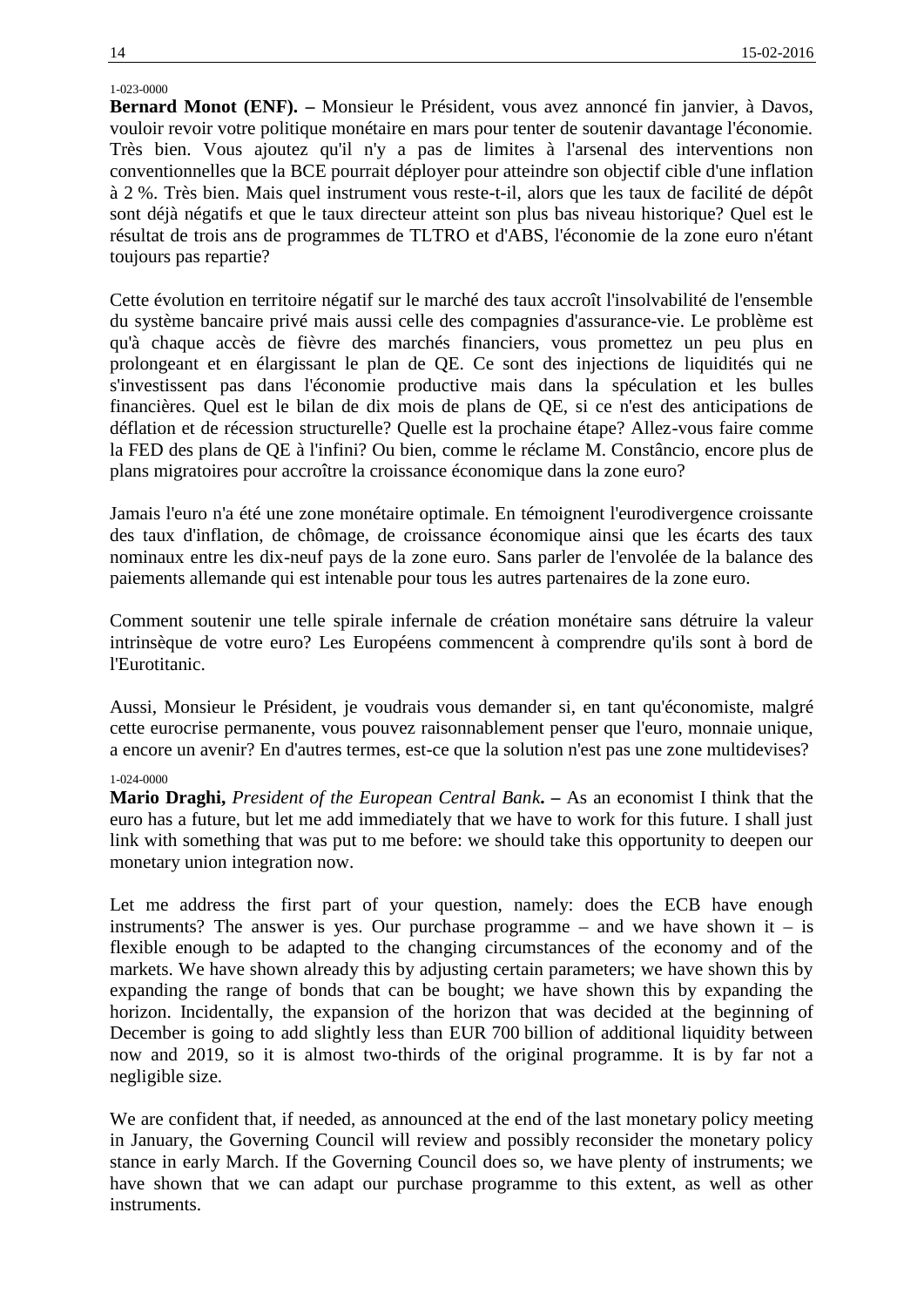### 1-025-0000

**Pablo Zalba Bidegain (PPE). –** Señor Presidente, Presidente Draghi, hablaré español.

Sobre Brexit, estoy de acuerdo con que es una oportunidad para que la eurozona dé un salto en cuanto a la integración, y, por supuesto, estoy de acuerdo con usted en que hay que proteger el mercado único y la unión monetaria. Pero me da la sensación de que esto es algo así como una *excusatio non petita, accusatio manifesta*. ¿Qué quiero decir con esto? ¿Cree usted que está en peligro el mercado único? ¿Cree usted que está en peligro la unión monetaria durante el proceso de negociaciones? Me gustaría que me aclarase este punto.

Respecto a lo que ha dicho usted hoy en su intervención inicial: ha dicho que hace falta —si he entendido bien— más inversión pública y menos impuestos; pero, a su vez, ha hecho un alegato sobre la necesidad de respetar y ser rigurosos con el Pacto de Estabilidad y Crecimiento. ¿Cómo conseguimos la cuadratura del círculo a este respecto? Y, por último, respecto a los bancos de la eurozona, usted ha hecho una defensa de la situación de los bancos en la eurozona, sobre todo respecto a la situación en la que se encontraban en el año 2009; en cambio, estamos viviendo y sufriendo una gran inestabilidad en los mercados al respecto. ¿Cree exagerada la reacción de los mercados?

Y, por último, se ha insinuado un trato diferente respecto a la recapitalización de los bancos italianos frente a otros procesos de recapitalización. ¿Nos podría dar argumentos para desmentir estas insinuaciones que hacen algunos?

### 1-026-0000

**Mario Draghi,** *President of the European Central Bank***. –** On the first question, I have to say again that the ECB is not party to these negotiations. I have not seen anything yet, because we are not a party in the negotiations. But we do think that our guidelines – at least as far as the ECB view of what the outcome of this negotiation is going to be is concerned – should be the preservation and protection of the single market and the right to deepen monetary union integration in the future.

The second point is a question about how countries can do what I have suggested they should do under the rules. Well, I think there is plenty of evidence. First of all, I do not grow tired of repeating that the composition of the budget is as important as the aggregate size, if not more so. Second, there is ample evidence that the present rules contain flexibility. The Commission is administering this flexibility and is the guardian of this flexibility. There is ample evidence that, if you take most eurozone members, you cannot really say that their budgets are contractionary. We cannot really say that. Any comparison worldwide would show that this is not the case, and the aggregate stance – as I said before – is slightly expansionary this year, which of course is going to help the recovery.

On the eurozone banks, I think I have said before that the situation in the banking sector now is very different from what it was in 2012. Perhaps most important is that euro area banks have significantly strengthened their capital positions over the past few years. For significant institutions, the Common Equity Tier 1 ratio has increased from around 9% to 13% – so they are more resilient to adverse shocks – and the quality of banks' capital has improved.

I have already said that in 2015 the banks under our supervision, namely the significant banks, further increased profits relative to 2014. I mentioned that there is, of course, a subset of banks with elevated levels of Non-Performing Loans (NPLs). I also said what the ECB's assessment of this is. These NPLs were identified during the comprehensive assessment, for the first time using a common definition, and since then have been adequately provisioned for. So there is not an unexpected request for further provisions coming from the comprehensive assessment. Finally, the ECB's SSM is well aware that to deal with NPLs issues we need time, and this should be done in an orderly manner.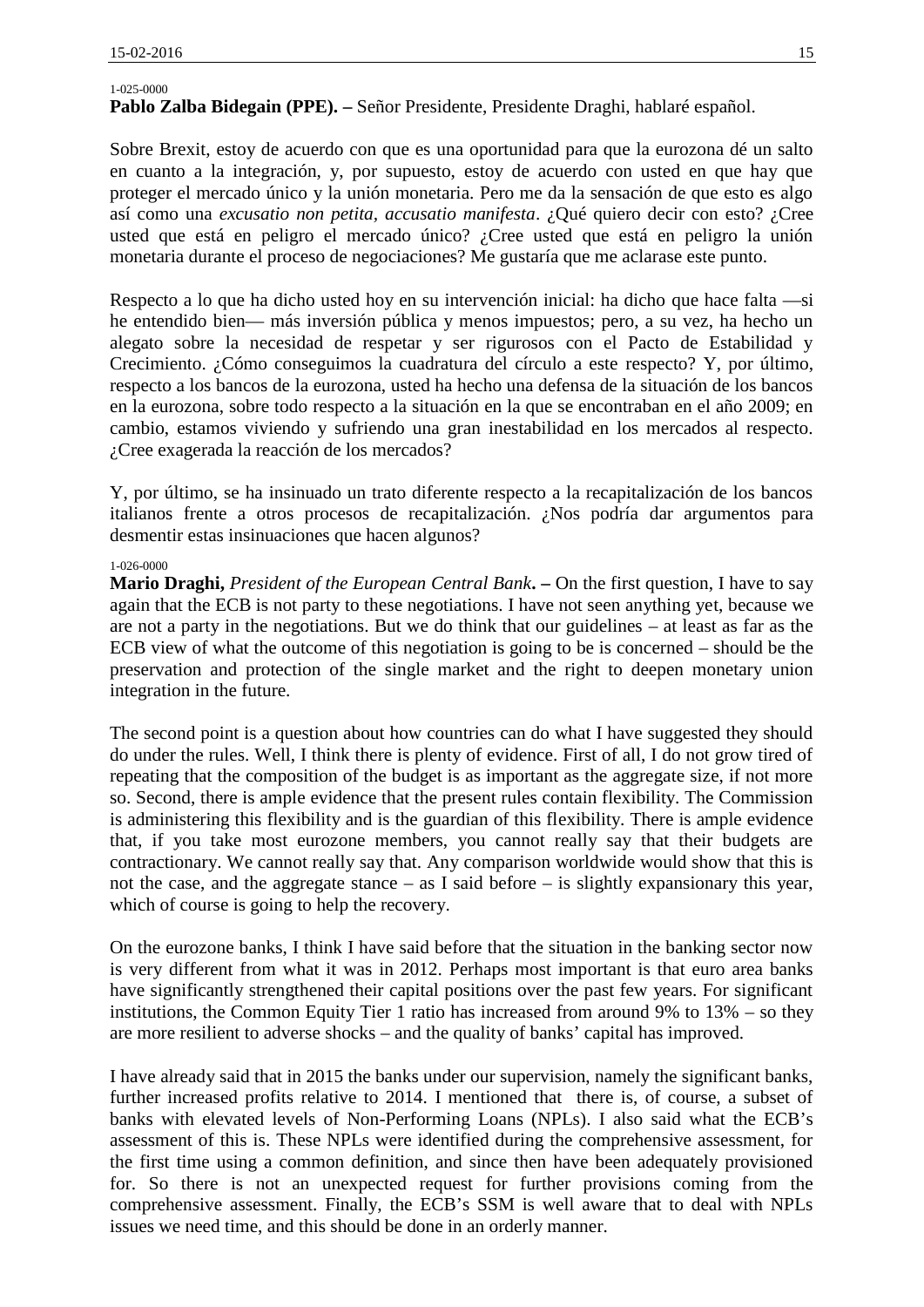I am not sure I got your fourth question.

# 1-027-0000

**Pablo Zalba Bidegain (PPE). –** Regarding Italian recapitalisation, some suggest that there has been different treatment compared with other recapitalisation processes in Europe. I would like you to give us reasons in support of there not having been differential treatment.

# 1-028-0000

**Mario Draghi,** *President of the European Central Bank***. –** No, of course there has not been any differential treatment. Are you saying that treatment in Italy is different from other countries? No, there is absolutely no differential treatment at all. The reason for the creation and the existence of the SSM is precisely to make sure that the application of supervision is consistently applied across the whole eurozone. It is important to keep that in mind. It is at the root of the motivation with which people work in the SSM and in the ECB.

### 1-029-0000

**Pervenche Berès (S&D). –** Monsieur le Président, je voudrais revenir un instant sur la question que ma collègue Elisa Ferreira vous a posée à propos du *bail-in.* Vous avez indiqué que les différents éléments étaient en place mais nous sommes inquiets car, confrontés à la réalité, nous avons l'impression que l'entrée en vigueur du mécanisme du *bail-in*, sans que les autres pièces du puzzle soient, elles, en place, fragiliserait l'ensemble et mettrait peut-être même en danger l'ensemble du dispositif. C'est sur cet aspect précis que nous aimerions une réponse précise de votre part.

Par ailleurs, vous nous avez indiqué qu'en mars, lorsque vous examinerez l'évolution potentielle de la politique monétaire, vous tiendrez compte de l'état de la transmission de la politique monétaire par les banques. Cela signifie-t-il que la façon dont ces banques se servent des liquidités mises à leur disposition vous inquiète? Ou, au contraire, que vous considérez que, du côté des États membres et des ministres des finances, davantage doit être fait pour assurer le futur de l'euro?

J'ajoute une troisième question un peu en complément à cette deuxième question, qui est liée au calendrier dans lequel nous sommes. Vous avez déjà répondu à deux questions sur la négociation avec le Royaume-Uni, vous êtes l'auteur d'un rapport dit "des cinq présidents" et on voit bien qu'une tension extrêmement forte naît du fait que les acquis et les atouts de l'Union européenne doivent absolument être consolidés, alors que le temps joue d'une certaine manière contre nous. Par conséquent, dans ce calendrier contraint, qui est déterminé par la négociation avec le Royaume-Uni, laquelle ne sera pas terminée quelle que soit l'issue du Conseil européen puisqu'il faudra attendre officiellement les résultats du référendum lui même, et la durée du processus européen de mise en œuvre de propositions, comment voyez vous les choses? Il me semble, en effet, que nous avons besoin d'une accélération de la partie dépendant des gouvernements pour la mise en œuvre d'une politique budgétaire adéquate, à laquelle vous avez fait référence, en accompagnement de la politique monétaire que vous pouvez mener de votre côté?

### 1-030-0000

**Mario Draghi,** *President of the European Central Bank.* The first question is about the BRRD. Indeed, we need the other two pillars, but let me stress that the BRRD has been a change for the better, and the arrangements we now have in place are about the same – of course there are institutional differences between different jurisdictions – as those that prevail in other countries. But the key for successful implementation of BRRD, I insist, is first and foremost the banks having enough loss-absorbing capacity; second, the punctual enforcement of these rules; third, the harmonised implementation by the national authorities of these rules.

And of course there are also other elements which I did not mention before. The transition to this new regime has been very significant, so it does require a special effort, both of transparency by the banks themselves, by the national authorities, and of financial information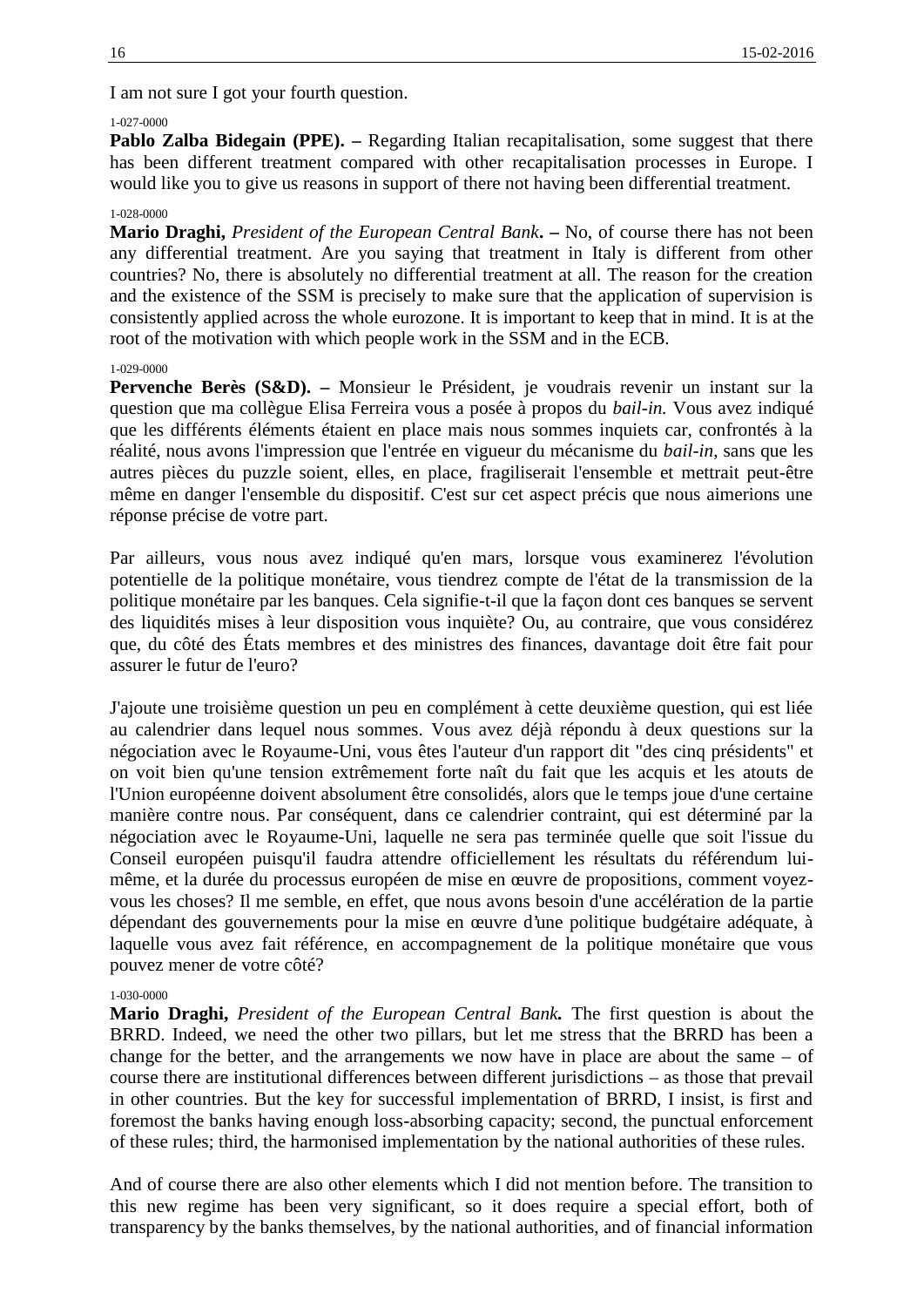for all the savers that are investing in bank bonds. It is easy for us to say that people should understand that buying a bond is a risky proposition, but it is evidently not easy to get for lots of people, who should be helped by the proper financial information. It is quite clear that we have to have a backstop in place, and that we have to move forward with the deposit insurance. At that point, we have a well-organised complex of rules.

# *(Interjection from the floor)*

Well, we are moving towards that objective.

The second point is about banks' use of liquidity. We have evidence that our monetary policies – especially the TLTROs, the Asset Purchase Programme, the negative rate on the deposit facility – all these measures have contributed significantly to making sure that the money that banks borrow from the ECB would be used in the real economy. We have seen credit conditions improving, we have seen spreads between large corporates and SMEs narrowing, we have seen spreads between lending in the core countries and the periphery narrowing. So all in all we have seen a constant gradual improvement in the credit conditions due to the various measures of our monetary policy.

The third question is about the Five Presidents' Report. The Five Presidents' Report has two different horizons. It has a short-term horizon where a certain number of actions have to be undertaken, and the Five Presidents' Report lists these actions; and it has a longer-term horizon where a deeper integration of the monetary union is being sketched. But nothing is said in that report about making this longer-term horizon dependent on the negotiations with the UK. The two issues ought to be viewed as independent.

# 1-031-0000

**Markus Ferber (PPE). –** Vielen Dank, Herr Draghi. Ich möchte nochmals auf das Thema der Stabilität von Banken zu sprechen kommen.

Sie sind ja auch in Ihrem Teil der Aufsicht über die größten Banken in der Eurozone für die Untersuchung des Bankensektors mit zuständig. Wir haben jetzt vor kurzem festgestellt, dass bei einer größeren Bank, die unter Ihrer Aufsicht steht, die sogenannten *Contingent Convertible Bonds* unter Druck geraten sind. Es handelt sich dabei aber um eine Bank, die den Stresstest vor kurzem – 2014 – mit großem Erfolg bestanden hat.

Die Frage lautet also, inwieweit hier vonseiten der Aufsicht auch ein Signal der Stabilität in die Märkte gegeben werden kann. Oder sind die *CoCos* doch nicht so stabil, wie sie beim Stresstest eingeschätzt wurden?

# 1-032-0000

**Mario Draghi,** *President of the European Central Bank***. –** I have to say that I think you should put this question to the Chair of the SSM, who will be speaking tomorrow in the context of the Interparliamentary Week.

But let me just observe that, first, the current market developments appear to be more related to general factors – concerns regarding the weakening economic activity around the globe. Capital requirements have not increased materially compared with last year and bank funding should, in any event, benefit from strong capital positions.

On the specific instruments that you mentioned, the ECB – the SSM –recently communicated that it would follow the EBA's recent opinion on MDA. MDA is the maximum distributable amount, according to Article 141 of CRD IV. This trigger for MDA has been intensively discussed and analysed. The MDA will be triggered as soon as a bank breaches its capital requirements, defined as Pillar 1 plus Pillar 2 plus the combined buffers.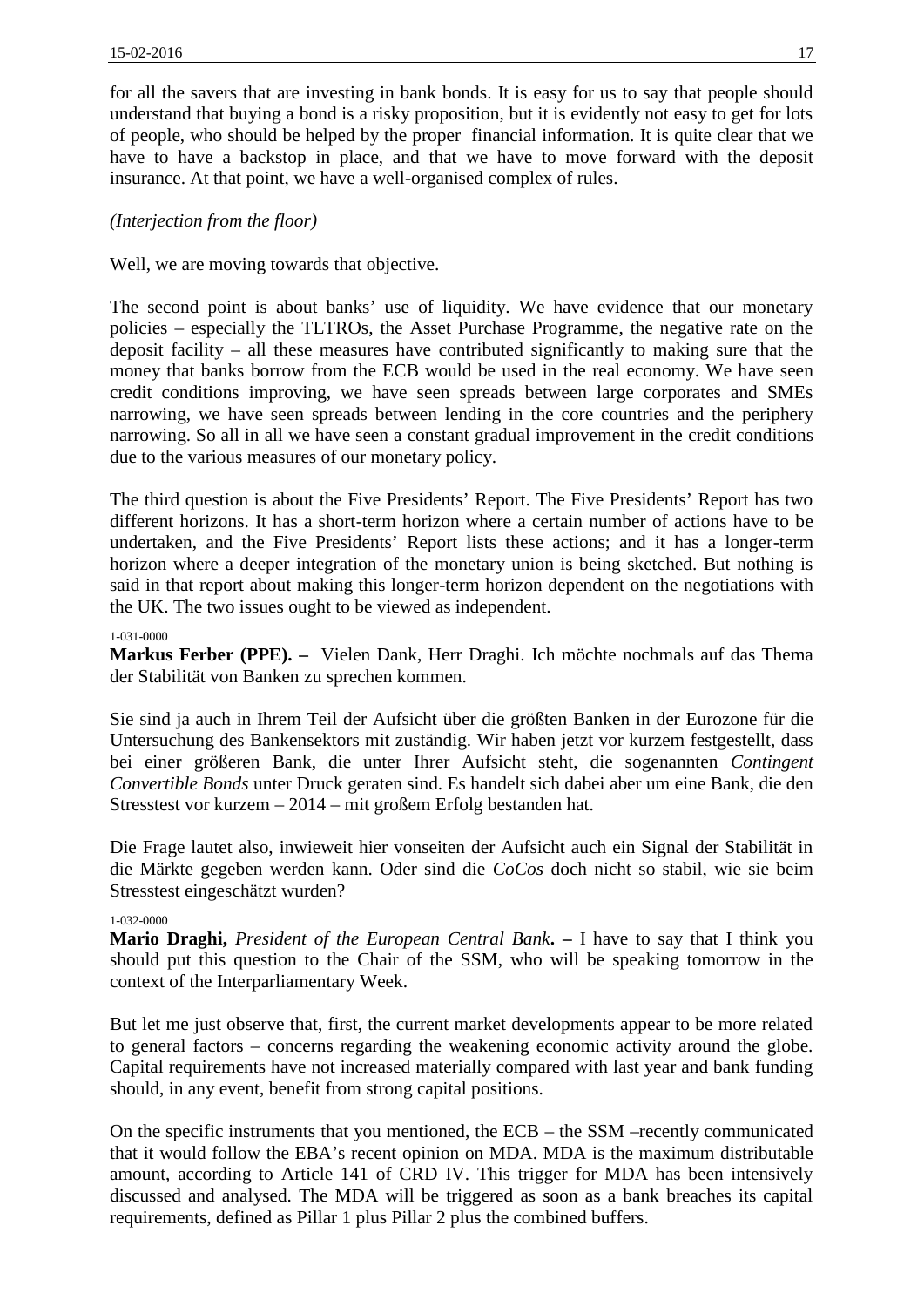A lot has been said in the markets about the lack of disclosure of the trigger points for the MDA, for the maximum distributable amount, and we will respond explicitly to that, but we should keep in mind that the situation is not that the SSM is forbidding disclosure. It is up to the banks to disclose and, in fact, some banks have been forced by the market authorities to disclose. So this is something to keep in mind.

On the specific bank, I mentioned in my introductory statement that there are situations where, and I quote: 'Clearly, some parts of the banking sector in the euro area still face a number of challenges. These range from uncertainty about litigation and restructuring costs in a number of banks to working through a stock of legacy assets' – that is the other group of banks. So the SSM is aware of this, and I am pretty sure the Chair of the SSM will best respond to your specific question, namely whether the specific bank – this was the question – was seen during the comprehensive assessment. Was that the question?

### 1-033-0000

**Markus Ferber (PPE). –** Wenn ich das schnell ausführen darf. Es geht ja um die Frage dieser *CoCos*, die extra geschaffen wurden, um mehr Stabilität in die Bankenfinanzierung reinzubringen und die jetzt natürlich zusätzlichen Druck auslösen, wenn – wie in dem konkreten Fall – durch eine Bilanzpressekonferenz die *CoCos* und die Bedienbarkeit der *CoCos* in Frage gestellt werden, und es geht um die Frage, ob sie in Eigenkapital umzuwandeln sind. Das hat ja doch eine große Auswirkung auf den Finanzmarkt.

#### 1-034-0000

**Mario Draghi,** *President of the European Central Bank***. –** As I said, this has to do with the trigger points and core costs, and I think Danièle Nouy would be the best person to answer that question, tomorrow. We often argue about separation, and this is one instance where you want to see separation between monetary policy and supervisory decisions.

# 1-035-0000

**Chair. –** By the way, we are discussing intensively the issue of the MDA and the trigger point with the SSM and Danièle Nouy, because some of us assess that more flexibility would be possible. Also, Ms Nouy has confirmed that putting core costs and bonds and dividends in the same basket is probably not the best formulation in the current legal framework. However, we will discuss this in detail tomorrow and we are going to vote on a report which also deals with this topic later this afternoon.

### 1-036-0000

**Jakob von Weizsäcker (S&D).** – I am afraid I shall have to come back to two issues that have already been mentioned. The first has to do with the Tusk letter in the context of the referendum on Brexit. In your previous answers you appear to have some optimism that the issue of the single market and the issues relating to the common currency were really orthogonal and that there was little overlap. I would be delighted if that were the case, and of course if that were the case then I do not see why it should be such an important issue for Britain to have anything said on this matter during the negotiation. I am inclined to believe that if they feel this is an important subject, there is an overlap, and that perhaps, given the difficulty that we have in constructing the common currency so that it really works, we should pay very close attention to the potential conflict between these two areas. The first part of my question is to probe a little bit deeper on that: where you feel there might be conflicts and how they could be beneficially resolved.

The second relates to the recent financial turmoil, if you like, regarding the good health of a number of large European banks. As you yourself have pointed out, this turmoil has not been due to very surprising developments: there was no massive earthquake. It was simply a slightly bleaker macro-outlook than was previously anticipated. It was not even a stress test – it was much less than that. And still we had a very significant reaction.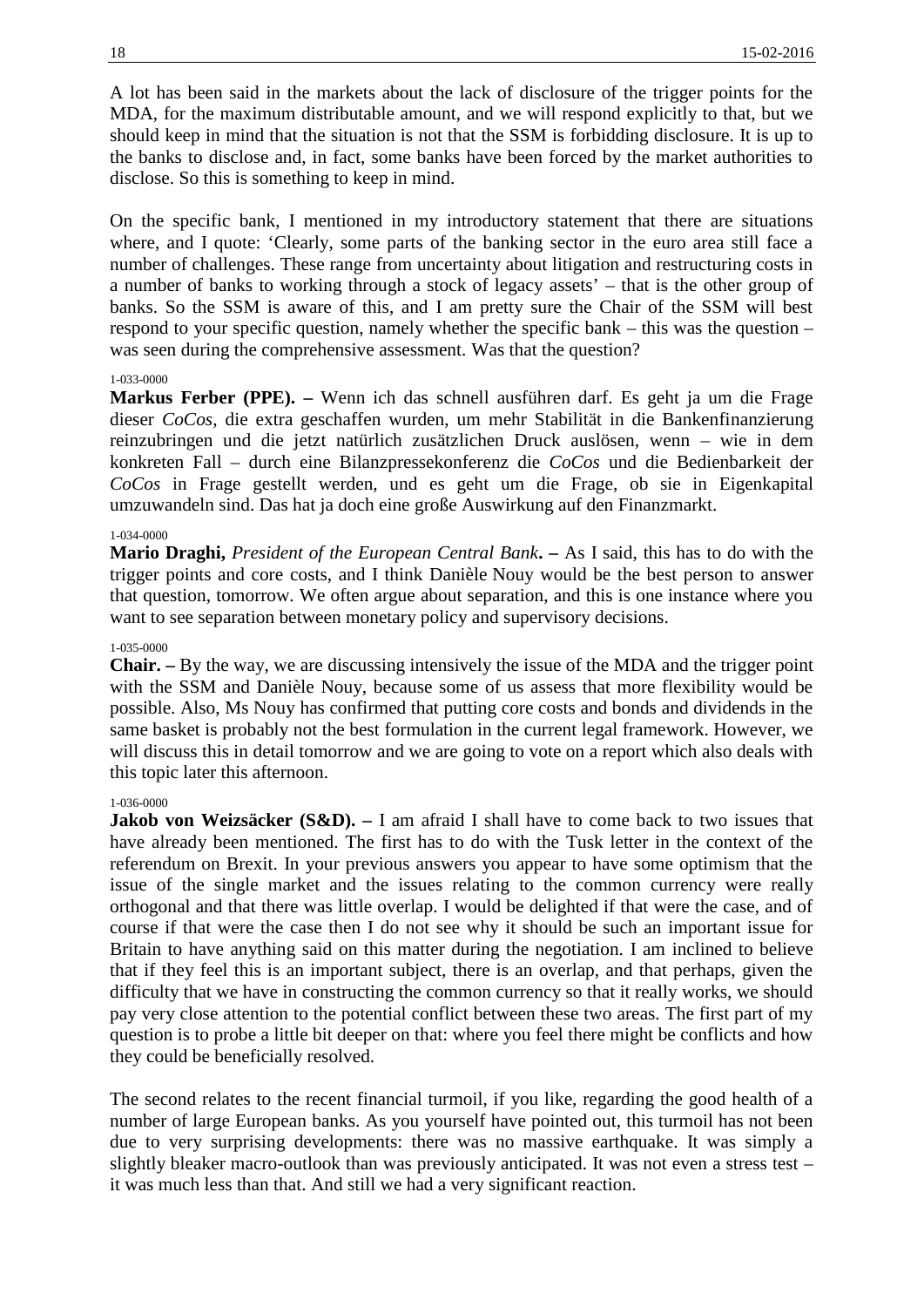For these developments there are three different interpretations. One interpretation is to say that markets are irrational; one interpretation would be to say that markets are finally realising that we are serious about bail-in; and one interpretation would be to say that perhaps – despite all the improvements that have been made and that in previous responses you have already pointed out – we have not done enough, because if a slight bleakening in macro-outlook can lead to such nervousness, then perhaps capital buffers and loss absorption capacity should be bigger. So I just wanted to probe why you exclude this third possibility.

#### 1-037-0000

**Mario Draghi,** *President of the European Central Bank***. –** To answer your first question, I do not want to sound more optimistic than I am. As I said before, the ECB is not party to this negotiation. I only wanted to make sure, in what I said, that the two principles, which for us override any other concern, are kept in mind by the negotiating parties. Any weakening of either of the two would have bleak – to use the word you used in a different context – systemic consequences on the future of the Union and the future of monetary union.

So I take your question as being more of an invitation to keep this in mind. I certainly share this and I would forward this stance – which for me should be the dominant stance in this negotiation – to the leaders and the President of the European Council, who are actually negotiating the agreement.

The second question is about what has happened recently. It is actually a combination of factors. It is not a slightly bleaker outlook; it is a seriously bleaker outlook in the emerging market economies, especially in one large economy, although I should say that the very recent actions taken by the Chinese Government showed – and in fact I remarked on this in the last press conference – that they are living up to their reputation for responsibility.

But let me also add that the markets have been in a fragile situation since about the middle of last year. This is not only due to the more uncertain and bleaker outlook, but also the wide gyrations of the oil price and other commodity prices and some uncertainty about the strength of the recovery in other parts of the world, where it was more or less accepted that the recovery would develop in a strong and foreseeable manner. So it is a series of combinations.

One specific feature – and I am coming to the last part of your question – is the following. Certainly the significant regulatory push that has characterised the policymakers' actions since the crisis today has increased significantly the amount of capital that banks now have to hold. I mentioned before that for euro area banks we have a common Equity Tier 1 ratio from 9% to 13% now. That certainly has had the effect of making the banks stronger. Incidentally, if we had had these dramatic fluctuations in all asset prices and commodity prices before the crisis, I am pretty sure the whole system would have been much more fragile than it is today.

So the system is considerably stronger, both globally and in Europe, but certainly the rate of return on equity has gone down. So banks are stronger, but their lower risk has not yet translated into an adequate return of equity; or, more simply, the amount of capital that has been invested has been so significant that the return on equity now, especially if adjusted for risk, is low.

The introduction of new rules is not a global phenomenon. It is a European phenomenon. So how would we explain the oscillations in banking stocks elsewhere where these bail-in rules already exist? It might have had an effect in the eurozone, but it is one additional component.

Should we do more now in terms of asking for more capital? I think I have mentioned before what the governments and heads of supervisory bodies concluded in their press statement in December after a meeting reviewing the Basel Committee working programme, namely that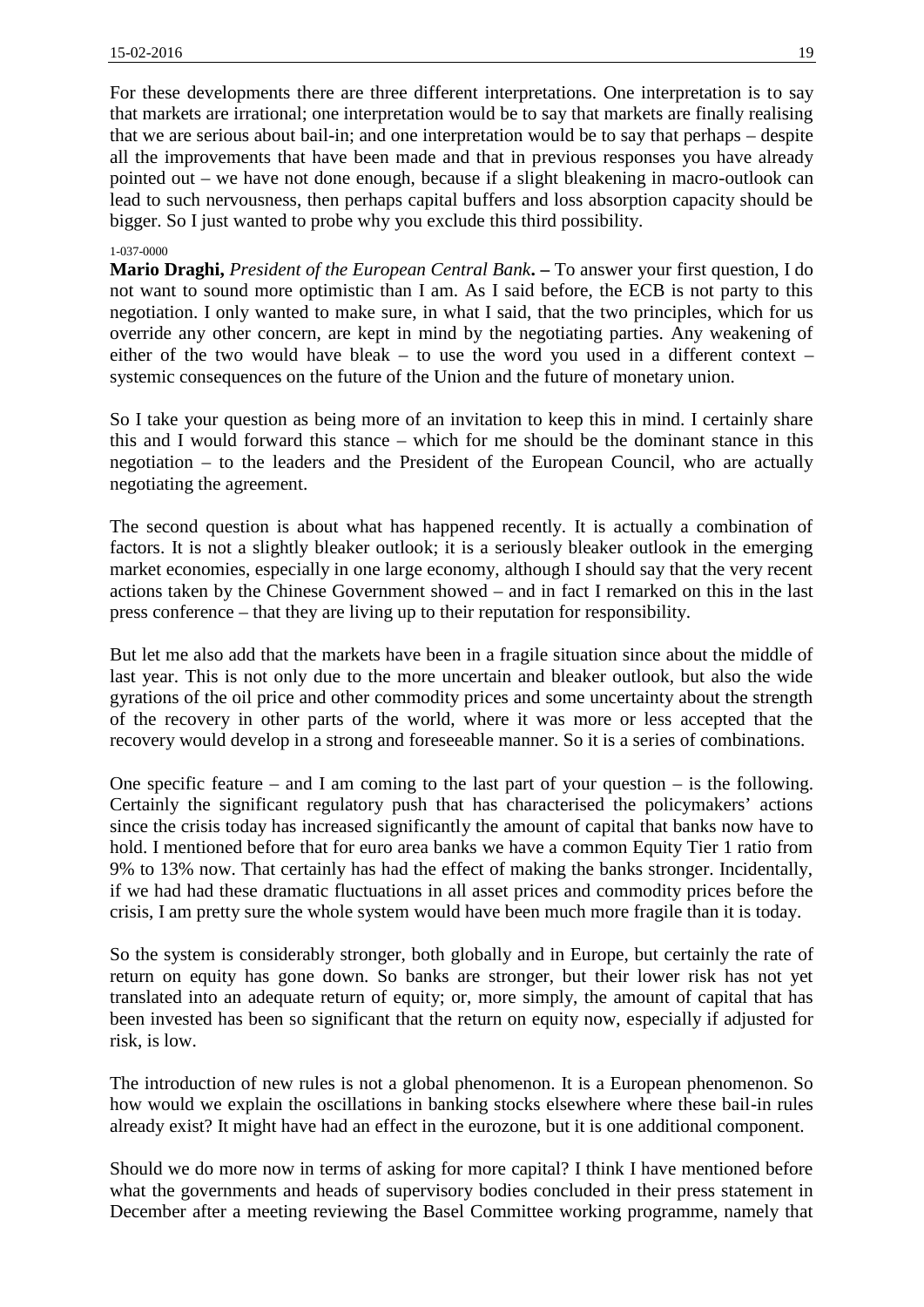basically the review should be completed without a significant increase of capital on average. This does not mean that we should not do more with our policies. I have commented about that before.

# 1-038-0000

**Danuta Maria Hübner (PPE).**  $-$  **I would like to go back to the issue of the UK referendum,** because I think we have to assume that the negotiations are largely done so it will not now happen this week, and with regard to the single market there is, I would say, a very strong emergency brake mechanism envisaged in this new deal with regard to the single rulebook for the financial sector. This is not only for the UK; it is for all non-euro Member States, which means that the risk of going backwards towards more fragmentation of the sector after all those years of working in different directions is quite high. So I think we should take this very seriously.

The negotiations are done and there is a risk that the single rulebook will come under threat for the financial sector, and this is not only for the UK, but for all the non-euro Member States. I do not know whether you can just slip through these days before the end of the negotiations or whether you should rather intervene in this whole process. I have heard all your comments so far.

My second question is on loose monetary policy, which for years has been combined with rather aggressive regulation, and my feeling is that it is getting more and more difficult to predict the behaviour of the banks when it comes to changes to monetary policy. I do not know how well we really understand the potential reaction of any of the banks to any changes in your policy. My question to you is: can you talk to the banks like the Americans did, when they started the changes some weeks ago to the policy of the Federal Reserve and when also insurers and currency controllers make a kind of declaration to the financial sector? You can give a lot of warnings through soft law reminders of risks. You can ask them to respect certain risk management requirements, and so you can steer the lenders away from the danger zone. Do you think this would work in Europe?

# 1-039-0000

**Mario Draghi,** *President of the European Central Bank***. –** I take your first point as a statement, a comment, and as I said before, we are not party to that negotiation, but we will certainly have these principles in mind when we see the outcome.

The second point is about whether we talk to the banks. Sure, we do talk to banks, within the proper format that we have now given ourselves. We always talk to banks and the markets and the financial intermediaries because they are a source of information. There is no doubt about that. Recently the behavioural rules that we follow have been made transparent through a series of decisions that I have presented on other occasions, but even before that there was absolutely no conflict of interest, so we have only made things more formal. Certainly we do talk to them. We have semi-official or official occasions when we group together financial intermediaries and also representatives of the industry at the ECB, and we have extensive presentations on the situation. So I would say we consider the information that comes from markets and from banks as an important input in our policy decisions.

### 1-040-0000

**Danuta Maria Hübner (PPE).** – I have 20 seconds still, so I would like to clarify that quantitative easing does not really create permanent purchasing power. To overcome inflation my feeling is that the injection of new money could be a helpful approach. Could you think of techniques that would allow that and which the ECB could use to inject new money into the economy?

### 1-041-0000

**Mario Draghi,** *President of the European Central Bank***. –** We are certainly looking at all these ideas. They have not been tested yet with any central bank, but we have been looking at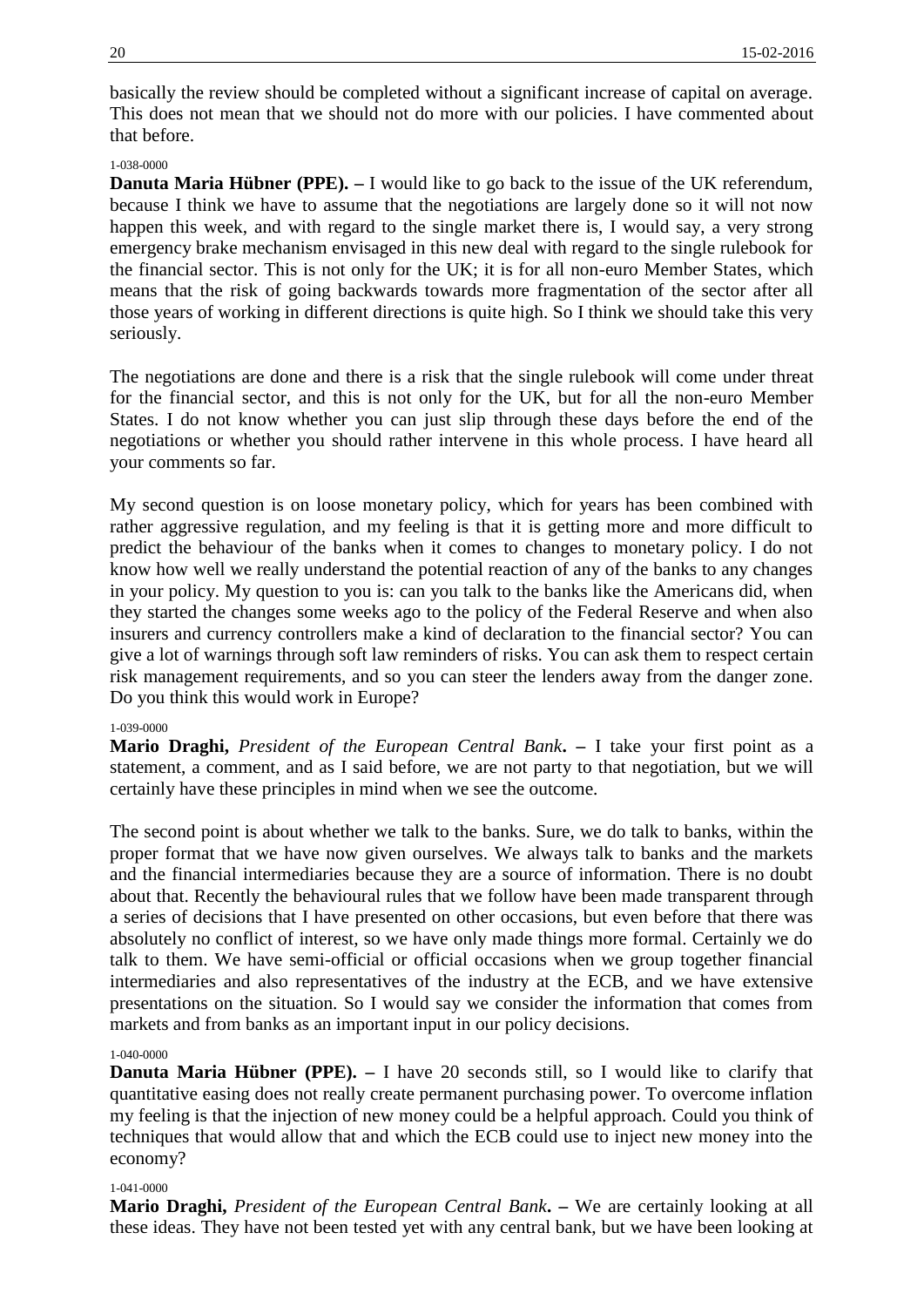them. Let me say, incidentally, that they do present some serious complications. The first is of an accounting nature, and the second is of a fiscal nature – namely to what extent monetary policy can intrude into fiscal policy.

# 1-042-0000

**Costas Mavrides (S&D). –** Mr Draghi, we greatly appreciate your presence today with us, and we also appreciate your efforts. Having said that, I have noticed that central bankers are usually criticised for doing too little or being too late, or both. I will give you an example of this. When the Federal Reserve started with QE, it decided to buy almost everything – all kinds of papers. When the ECB started, after a few years, to do the same thing, we know what it did: it was very selective.

I remember very well that about a year ago – or maybe even a few months ago – we had an exchange of views here on the mechanism relating to NPLs. The answer at the time was that this was a matter which was a competence of the localised authorities. Now, it seems to me, the Central Bank has a different view. I would like you to elaborate on that.

One more comment: last week in Cyprus there was a lot of public discussion about the role of the ECB regarding implementation of the rules on unfair banking practices or terms which are void. The way in which banks or Member States implement unfair terms rules is very heterogeneous, and we can find many reasons for that. But my question to you is very simple: do you see any role for the ECB towards updating, or offering know-how for the Member States, in order to have homogeneous and better implementation of the law regarding unfair practices?

# 1-043-0000

**Mario Draghi,** *President of the European Central Bank***. –** The answer to the second question is that I think this is hardly the case, because this is a task which falls squarely with the national authorities. We can certainly think about ways to help national authorities with a view to having consistent application across the eurozone of behavioural rules that would limit these unfair practices, but, as I see it today, I see it mostly – and squarely – within the national authorities' area of competence. But we will certainly reflect on that and see whether we can help.

Regarding the second point, I am not sure that I actually share your recollection. As I said before, when I was asked a question about Italian NPLs, the NPLs in the format of ABS may become eligible as collateral if they do comply with certain rating standards – namely, as I said, a minimum second-best rating of single A – and there are also other conditions in our collateral framework. I am not sure that things have changed. It has always been like that. How different jurisdictions shape their monetary policy, and more specifically their QE, does, of course, differ across jurisdictions. The institutions are different. The fact that, for example, the US is predominantly a market-based financing system, where instruments are rated and priced predominantly in markets and the financing flows go predominantly through markets, is a very different institutional framework from what we have here, where it is mostly bank based and the assets the banks can offer as collateral are assets that very often are not easily priced or rated, because often it is credit to SMEs. In fact, one of the reasons for the ECB to have very favourable securitisation – and in fact we were one of the two initiators of the push towards transparent and simple securitisation – was exactly the objective of taking these credits and having them in a form that could be priced and transparently assessed, so that this could also be used as an instrument for our monetary policy. We certainly strongly welcome the Commission proposal, and the ECB will issue an opinion on it as well.

# 1-044-0000

**Georgios Kyrtsos (PPE). –** President Draghi, it seems that the Greek Government has serious difficulties in implementing the third bailout agreement and the Memorandum of Understanding attached to it. The IMF claims that additional measures have to be taken and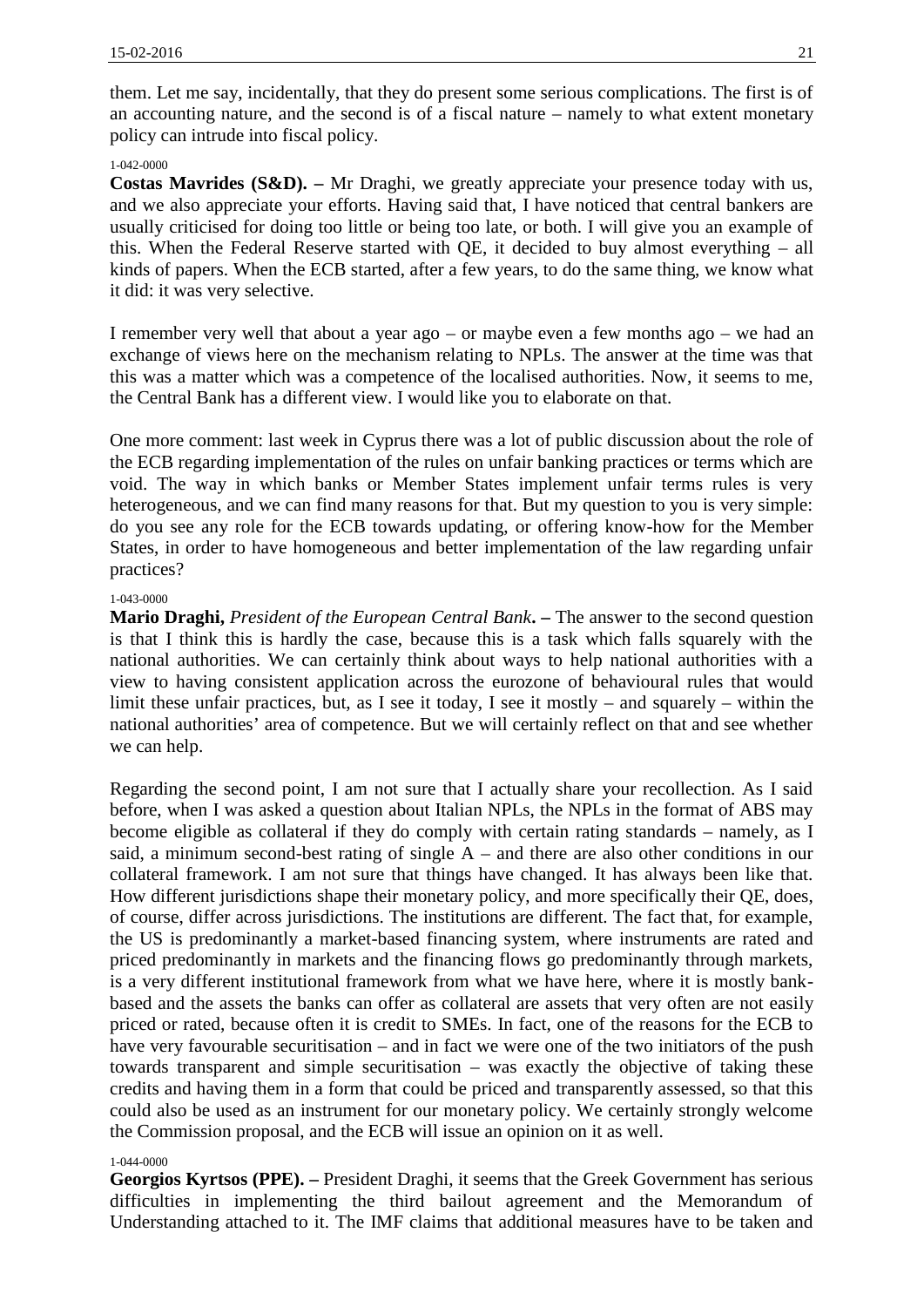that there is a huge gap separating the Greek Government from the creditors of the Greek state. On the other hand, the Greek Government believes that we could have a positive first review even before the end of February. The Commission and the Eurogroup are somewhere in the middle, claiming that we could have a successful first review before Easter, provided the Greek side becomes more effective in implementing the agreement.

What is the ECB's view on the matter? Is it possible to have a positive first review in the immediate future, or will the Greek economy face a new confidence, financing and liquidity crisis similar to the last years? Finally, what is the state of negotiations with regard to managing the NPLs of the Greek banking system, which are somewhere between 40 and 50% of total loans?

### 1-045-0000

**Mario Draghi,** *President of the European Central Bank***. –** First, let me say that the discussions with the Greek authorities are still ongoing, so it is too early to specify a precise timetable for the finalisation of the review. It is of crucial importance that this review be concluded swiftly, but it should be concluded on the basis of a policy package that is robust and especially that would minimise risks to programme implementation. In other words, swiftness – time – is important, but the credibility of the review is also important.

A successful conclusion of this review hinges on several fronts. The first is that the authorities need to make a genuine effort to ensure the effective implementation of the NPL strategy. This is of crucial importance to ensure a swift resolution of the review, and it is also important because it reallocates resources for the Greek economy to support the private sector in Greece. But we also have another side which is the fiscal side, and there of course we have the income tax and the pension reform. On the pension system, despite the reforms approved since 2010, we still have short and medium-term challenges, and the action there would have to improve actuarial and inter-generational fairness. Action is also needed on the income tax front, so there are a series of fronts where negotiations have not yet been concluded.

### 1-046-0000

**Jonás Fernández (S&D). –** Señor Presidente, bienvenido señor Draghi, la verdad es que intervenir al final de la sesión complica a uno la elaboración de sus preguntas, porque mis colegas ya han preguntado casi de todo. En cualquier caso, me quiero referir a dos cuestiones en particular.

En las últimas semanas hemos visto una inestabilidad financiera muy notable, y mi compañero Jakob hablaba antes sobre la necesidad de mejorar los colchones de capital de las entidades bancarias en Europa. Mi pregunta se refiere a en qué medida la agenda, legislativa en este caso, la necesidad de mejorar la comercialización de las titulizaciones, lleva aparejada una revisión de los requerimientos de capital de esas titulizaciones. Me gustaría preguntarle si considera apropiado rebajar en estos momentos los requerimientos de capital para algunas titulizaciones, aun cuando el objetivo de reanimar el mercado de financiación no bancario es compartido por todos nosotros.

Y la segunda cuestión es referida a la necesidad de políticas de estímulo. Usted ha dicho que en los últimos cuatro años solo la política monetaria ha sido expansiva, y creo que tiene usted mucha razón, y ha dicho también que el Pacto de Estabilidad y Crecimiento ofrece flexibilidad para mejorar el impulso fiscal en algunos países con problemas, y también creo que tiene razón. Pero probablemente necesitemos una mayor capacidad para que aquellos países que tienen espacio fiscal, como usted ha mencionado, lo usen, y la verdad es que desde el año y medio que llevo en esta casa, en este Parlamento, llevamos discutiendo sobre la necesidad de que los países con capacidad fiscal la usen y no acaban de usarla. Y también me preguntaba si, además de mejorar la capacidad fiscal, el impulso fiscal de esos países, podríamos dotar a la Unión de una auténtica política fiscal y en qué medida considera que los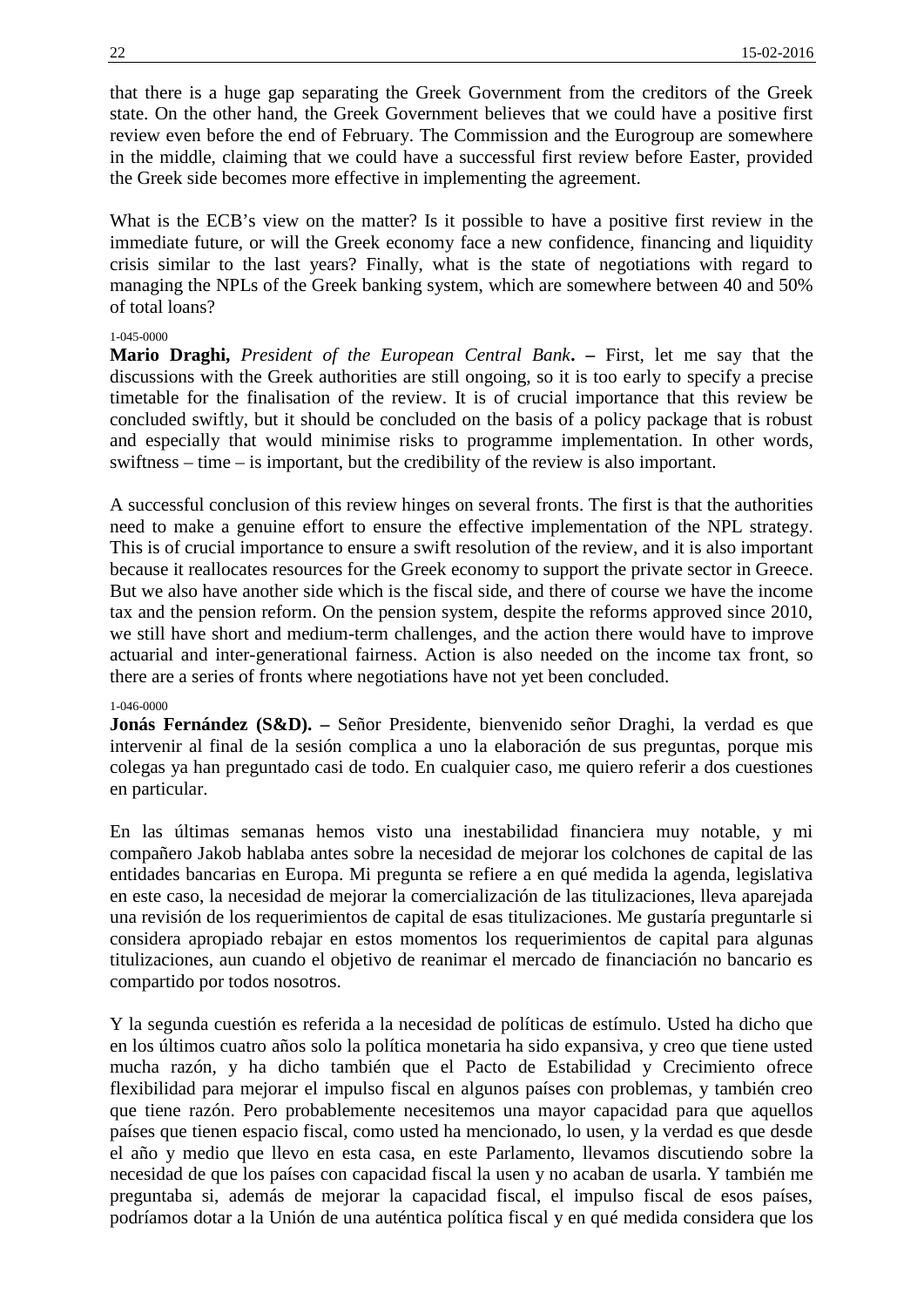beneficios del Banco Central Europeo, beneficios de señoreaje que en otros países van al presupuesto de la Unión ―no al presupuesto de cada una de las jurisdicciones― pudieran ayudar también a mejorar esa política fiscal que usted y otros estamos deseando que anime al crecimiento en la Unión.

### 1-047-0000

**Mario Draghi,** *President of the European Central Bank***. –** I take it that your first question is about simple and transparent securitisation. I made reference to that before. We consider that the Commission has put forward a strong package that achieved a balance between the need to revive the European securitisation markets and the need to preserve a prudential regulatory framework. The ECB received a request for consultation from the Council and, as I said before, we are currently preparing an opinion on the two legislative acts.

As an aside, in the first wave of responses to the financial crisis in 2008 and 2009, all types of securitisations were treated equally on both sides of the Atlantic. In fact, there was a very deep difference between the securitisations that had taken place in the United States and the ones that were undertaken in Europe. They were completely different. The first were characterised by the heavy presence of subprime lending or other products which were neither transparent nor priceable in a transparent way. On this side, the securitisations were pretty simple, easily readable and, broadly, easily priceable. This was reflected by the default rates. The default rates were completely different. They were very high in the United States and extremely low in Europe. Within that set, we suggested, together with the Bank of England, that we define a narrower, even simpler and more transparent set of securitisable assets. I think that is the bulk of the Commission's proposal, which is a very strong package.

On the second point, let me say that the whole matter is in the hands of the Commission – the Treaty and trust, the surveillance over fiscal policy. But, when all is said and done and all these very complicated rules are applied, the bottom line is that countries that have fiscal space should use it and countries that do not have fiscal space should not use it.

Let me add, for the third time today, that the composition of the budget is as important as the size of the budget.

# 1-048-0000

**Fulvio Martusciello (PPE). –** C'è grande preoccupazione in Europa e in Italia per la stabilità delle banche e per la tutela dei risparmiatori e delle piccole e medie imprese. La direttiva BRRD sta creando difficoltà alle banche. Lei ritiene che si debba applicare la clausola di revisione prima del 2018 e che nel frattempo si debbano avviare una campagna di informazione a tutela dei risparmiatori e una severa vigilanza sulla corretta e uniforme applicazione della direttiva?

Presidente, lei ritiene inoltre che alcuni aspetti della recente riforma del credito cooperativo, varata dal governo italiano, possano colpire al cuore il sistema delle banche di prossimità, cancellando i principi di indivisibilità del patrimonio mutualistico, concedendo ad alcune di esse la possibilità di non entrare nella holding unica prevista dal decreto? Non ritiene che si possano creare scompensi al mercato?

### 1-049-0000

**Mario Draghi,** *Banca centrale europea***. –** Alla seconda domanda non riesco a rispondere perché è al di fuori delle mie specifiche competenze. La potrà chiedere domani alla presidente dell'SSM.

Sulla prima direi che le regole sono appena entrate in vigore e già si pensa a una loro revisione. Mi pare un po' difficile. La responsabilità per le regole, però, lo ripeto ancora una volta, spetta alla Commissione e al *Single Resolution Board*. Che sia necessaria informazione sulle regole è assolutamente importante. Quel che la recente esperienza in Italia e anche in Portogallo dimostra è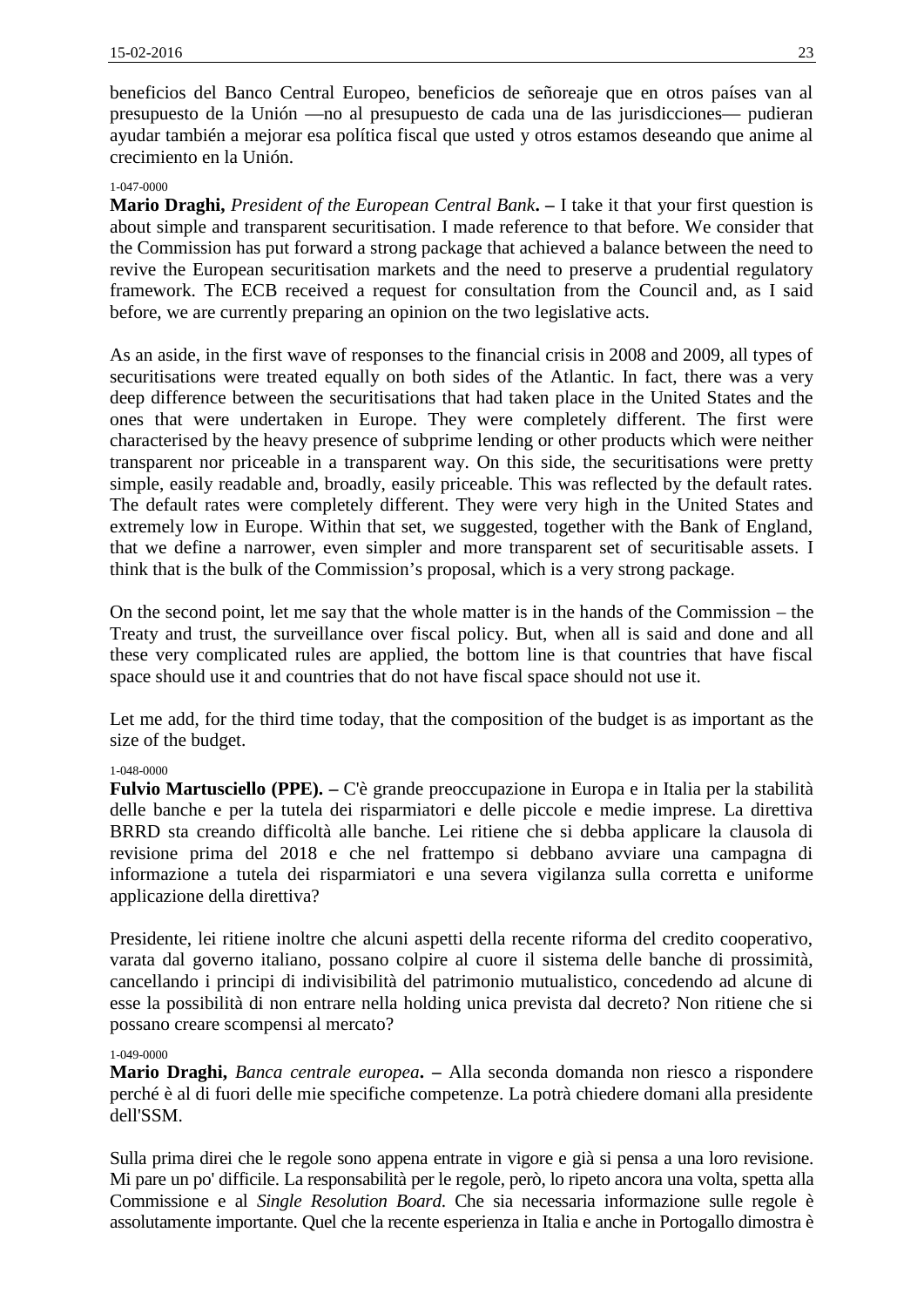che queste regole sono state votate e approvate due anni fa. Quindi occorre, occorreva e occorre ancora, fare di tutto per aiutare i risparmiatori a capire l'importanza di queste regole. Come ho detto prima, si fa presto a dire che uno, quando investe in un'obbligazione bancaria, deve sapere che questo è uno strumento rischioso e che quindi si possono perdere i denari investiti. Si fa presto a dirlo, ma bisogna invece aiutare le persone a capirlo. Per questo, da questo punto di vista, sono importanti sia la trasparenza dei comportamenti delle banche sia l'informazione dei risparmiatori.

# 1-050-0000

**Hugues Bayet (S&D). –** Monsieur le Président, Monsieur Draghi, nous avons ici tous conscience de l'importance de votre rôle et de celui de la BCE pour soutenir l'économie réelle en Europe. Nous sommes un peu plus circonspects sur les outils utilisés. Vous venez de nous dire que nous sommes sur la bonne voie et que c'est dur, mais qu'il faut tenir bon. Toutefois, moi, comme tous les citoyens européens, quand j'ouvre le journal, je lis que le Premier ministre italien, par exemple, remet en cause les choix de la BCE, ou je lis que nos amis américains ou la présidente de la FED se posent des questions sur les outils mis en œuvre en Europe et qui prennent longtemps avant de relancer l'économie, ou encore je peux lire que les bourses s'affolent parce qu'elles n'ont toujours pas confiance dans le plan de sauvetage de la Grèce ou des banques italiennes.

Par conséquent, en admettant même que je sois absolument convaincu de ce que vous me m'avez dit sur les outils et les méthodes à appliquer, il y a, à tout le moins, si ce n'est un problème de confiance, un problème de communication. Vous savez mieux que moi qu'en ce qui concerne la finance, la confiance et la communication sont essentielles. Par conséquent, est-ce que la BCE et les autres acteurs qui tournent autour, ne devraient pas faire un peu plus pour améliorer cela? N'avez-vous pas besoin d'aide ou d'un outil ou l'autre pour améliorer cette chose-là? C'était une question plus globale.

Deuxième question, je voudrais revenir sur votre réponse à ma collègue Pervenche Berès sur l'assouplissement quantitatif. Vous nous dites que vous êtes optimiste par rapport à la transmission à l'économie réelle, que vous parlez avec les banquiers et que cela se passe bien. Nous aussi parlons avec certains banquiers et l'on m'explique que, sur le terrain, tous estiment que l'argent est désormais trop bon marché. Par exemple, dans mon pays, en Belgique, on peut maintenant obtenir un prêt bancaire à 1,5 %, ce qui ne les intéresse pas parce que l'argent n'est pas assez cher. Pourquoi est-ce que cela ne les intéresse pas? Pour prendre un exemple concret, Belfius ou BNP Paribas, en Belgique, travaillent avec des structures indépendantes. Ils travaillent en étoile et, en tant qu'indépendants, s'ils ne gagnent pas assez d'argent parce qu'il y a trop d'argent en circulation, continuer à traiter des dossiers dans l'économie réelle ne les intéresse pas.

Ainsi, n'y aurait-il pas un décalage entre les décisions qui sont prises au sein de la BCE et l'application concrète sur le terrain? Parce que vous avez beau parler avec les grands chefs des banques, sur le terrain, ce ne sont pas vraiment eux qui mettent cela en œuvre.

Troisièmement, vous êtes économiste mais un grand nombre d'économistes qui ne sont pas toujours d'accord avec vous disent qu'un des vrais problèmes du ralentissement de l'économie est le blocage des investissements publics. Alors, je ne vais pas reparler d'austérité mais notamment d'une règle ̶ "ESA 2010" ̶ qui bloque artificiellement les dépenses publiques alors qu'on sait que, derrière, on bloque directement l'économie réelle.

### 1-051-0000

**Mario Draghi,** *President of the European Central Bank***. –** Let me just respond to the third question first. It is quite clear that the overall assessment of the present economic situation is complex, and no party holds the entire truth here. But even those economists who claim that the real interest rate is so low would not suggest that we change our course on monetary policy. They do not suggest that we should tighten monetary policy today. They are actually arguing for other policies to be implemented – most prominently fiscal policy and public investment.